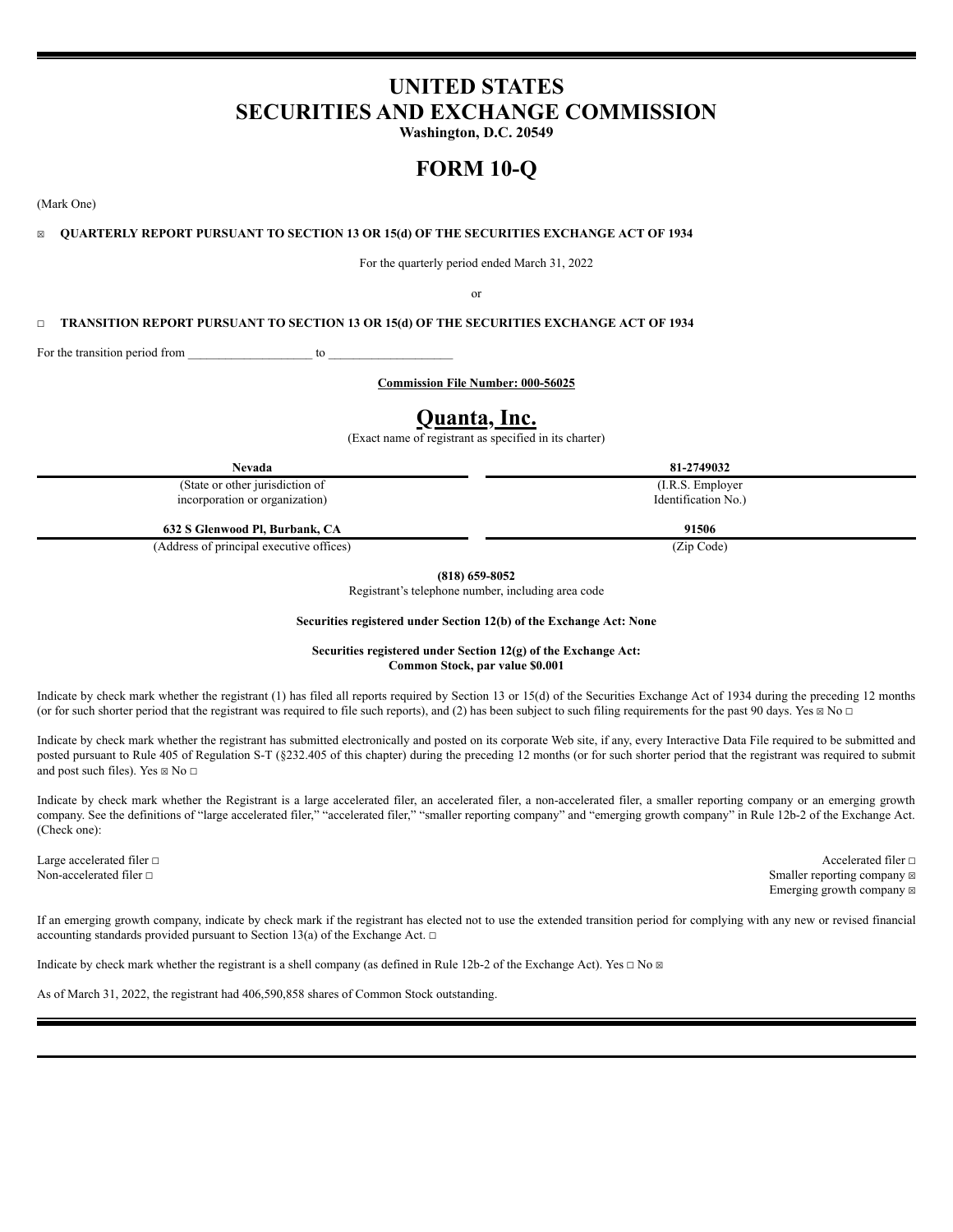## **TABLE OF CONTENTS**

|                   |                                                                                                                                         | Page           |
|-------------------|-----------------------------------------------------------------------------------------------------------------------------------------|----------------|
| <b>PART I</b>     | <b>FINANCIAL INFORMATION</b>                                                                                                            |                |
| ITEM 1.           | <b>Financial Statements</b>                                                                                                             |                |
|                   | Condensed Consolidated Balance Sheets – March 31, 2022 (Unaudited) and December 31, 2021 (Unaudited)                                    | $\overline{3}$ |
|                   |                                                                                                                                         |                |
|                   | Condensed Consolidated Statements of Operations (Unaudited) – Three Months ended March 31, 2022 and 2021                                | $\overline{4}$ |
|                   |                                                                                                                                         |                |
|                   | Condensed Consolidated Statements of Changes in Stockholders' Equity (Deficit) (Unaudited) - Three Months Ended March 31, 2022 and 2021 | 5              |
|                   | Condensed Consolidated Statements of Cash Flows (Unaudited) - Three Months Ended March 31, 2022 and 2021                                | $\overline{7}$ |
|                   |                                                                                                                                         |                |
|                   | Notes to Condensed Consolidated Financial Statements (Unaudited) – Three Months Ended March 31, 2022 and 2021                           | 8              |
|                   |                                                                                                                                         |                |
| ITEM 2.           | <u>Management's Discussion and Analysis of Financial Condition and Results of Operations</u>                                            | 19             |
| ITEM 3.           | Quantitative And Qualitative Disclosures About Market Risk                                                                              | 24             |
| ITEM 4.           | <b>Controls And Procedures</b>                                                                                                          | 24             |
| PART II           | <b>OTHER INFORMATION</b>                                                                                                                | 25             |
| <b>ITEM1</b>      | <b>Legal Proceedings</b>                                                                                                                | 25             |
| ITEM 1A.          | <b>Risk Factors</b>                                                                                                                     | 25             |
| ITEM 2.           | Unregistered Sales of Equity Securities and Use of Proceeds                                                                             | 25             |
| ITEM 3.           | <b>Defaults Upon Senior Securities</b>                                                                                                  | 25             |
| ITEM 4.           | <b>Mine Safety Disclosures</b>                                                                                                          | 25             |
| ITEM 5.           | <b>Exhibits</b>                                                                                                                         | 26             |
|                   |                                                                                                                                         |                |
| <b>Signatures</b> |                                                                                                                                         | 27             |
|                   |                                                                                                                                         |                |

2

<u> 1980 - Johann Barn, mars an t-Amerikaansk kommunister (</u>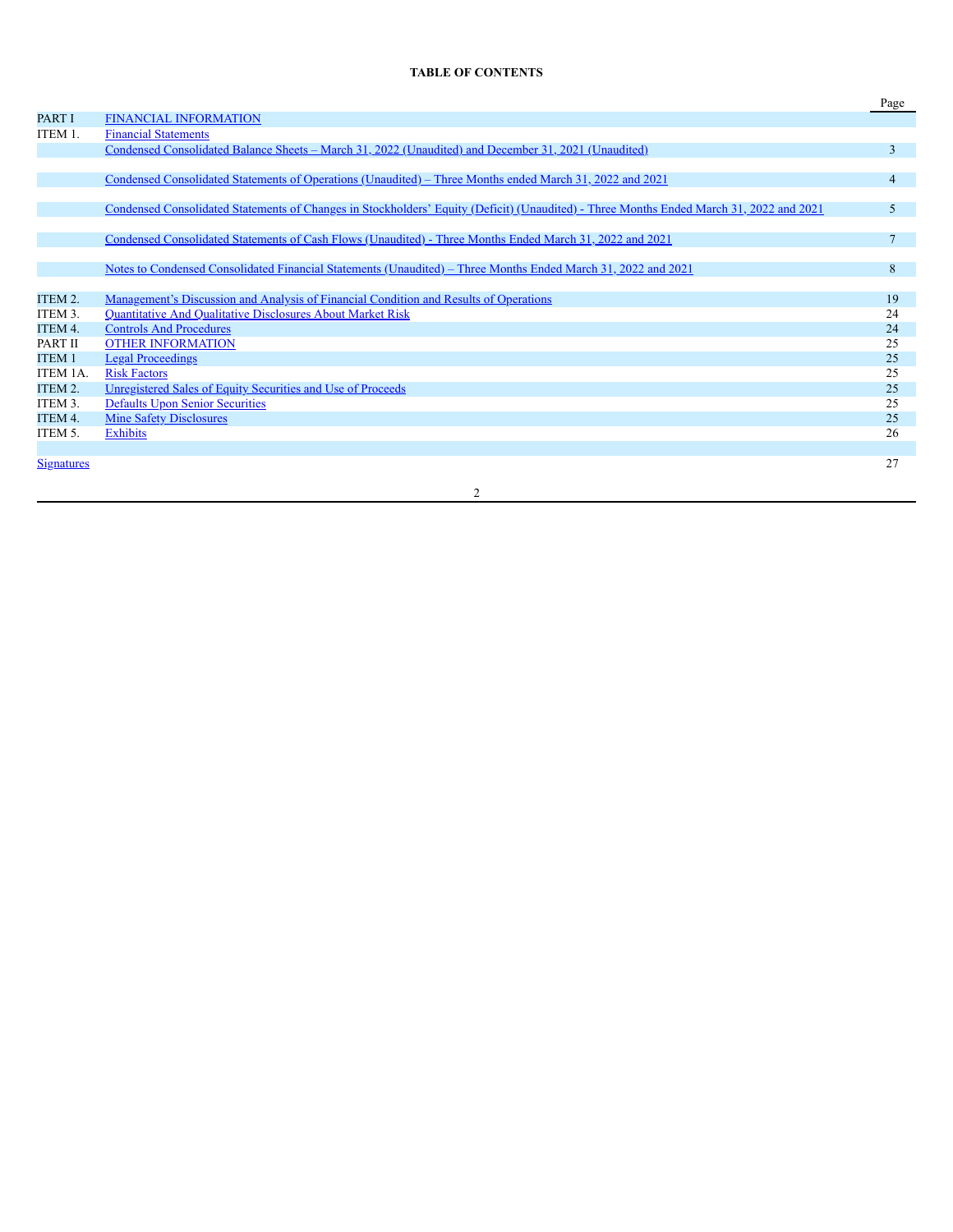## **PART I – FINANCIAL INFORMATION**

## <span id="page-2-2"></span><span id="page-2-1"></span><span id="page-2-0"></span>**Item 1.Financial Information.**

#### **QUANTA, INC. AND SUBSIDIARY CONDENSED CONSOLIDATED BALANCE SHEETS**

| (Unaudited)<br>(Unaudited)<br><b>ASSETS</b><br>Current assets:<br>$\mathcal{S}$<br>7,786<br>\$<br>Cash<br>211<br>Accounts receivable<br>73,288<br>Inventories<br>Prepaid production cost<br>300,000<br>Total current assets<br>381,285<br>Equipment, net<br>143,447<br>Operating lease right-of-use asset, net<br>258,315<br>Deposits<br>16,883<br>Total assets<br>\$<br>799,930<br>\$ | 23,442<br>85<br>98,160<br>300,000<br>421,687 |
|----------------------------------------------------------------------------------------------------------------------------------------------------------------------------------------------------------------------------------------------------------------------------------------------------------------------------------------------------------------------------------------|----------------------------------------------|
|                                                                                                                                                                                                                                                                                                                                                                                        |                                              |
|                                                                                                                                                                                                                                                                                                                                                                                        |                                              |
|                                                                                                                                                                                                                                                                                                                                                                                        |                                              |
|                                                                                                                                                                                                                                                                                                                                                                                        |                                              |
|                                                                                                                                                                                                                                                                                                                                                                                        |                                              |
|                                                                                                                                                                                                                                                                                                                                                                                        |                                              |
|                                                                                                                                                                                                                                                                                                                                                                                        |                                              |
|                                                                                                                                                                                                                                                                                                                                                                                        |                                              |
|                                                                                                                                                                                                                                                                                                                                                                                        |                                              |
|                                                                                                                                                                                                                                                                                                                                                                                        | 169,477                                      |
|                                                                                                                                                                                                                                                                                                                                                                                        | 279,502                                      |
|                                                                                                                                                                                                                                                                                                                                                                                        | 16,883                                       |
|                                                                                                                                                                                                                                                                                                                                                                                        | 887,549                                      |
| LIABILITIES AND STOCKHOLDERS' EQUITY (DEFICIT)                                                                                                                                                                                                                                                                                                                                         |                                              |
| Current liabilities:                                                                                                                                                                                                                                                                                                                                                                   |                                              |
| $\mathbb{S}$<br>$\$$<br>Accounts payable and accrued expenses<br>715,124                                                                                                                                                                                                                                                                                                               | 666,971                                      |
| Advances<br>111,000                                                                                                                                                                                                                                                                                                                                                                    | 111,000                                      |
| Notes payable (net of deferred finance charge of \$39,567 and \$46,617 at March 31, 2022 and December<br>$31, 2021$ , respectively)<br>545,403                                                                                                                                                                                                                                         | 422,408                                      |
| Convertible note payable (net of discount of \$87,484 and \$539,282 at March 31, 2022 and December 31,                                                                                                                                                                                                                                                                                 |                                              |
| 2021, respectively)<br>1,675,436                                                                                                                                                                                                                                                                                                                                                       | 1,891,920                                    |
| Deferred revenue, license agreement                                                                                                                                                                                                                                                                                                                                                    | 3,554                                        |
| Operating lease liabilities, short-term<br>108,569                                                                                                                                                                                                                                                                                                                                     | 106,988                                      |
| <b>Settlement Reserve</b><br>235,759                                                                                                                                                                                                                                                                                                                                                   | 235,759                                      |
| 3,391,291<br>Total current liabilities                                                                                                                                                                                                                                                                                                                                                 | 3,435,600                                    |
| Long term liabilities                                                                                                                                                                                                                                                                                                                                                                  |                                              |
| Notes payable, long term<br>160,000                                                                                                                                                                                                                                                                                                                                                    | 160,000                                      |
| Operating lease liabilities, long-term<br>186,185                                                                                                                                                                                                                                                                                                                                      | 208,932                                      |
| <b>Total liabilities</b><br>3,737,476                                                                                                                                                                                                                                                                                                                                                  | 3,807,532                                    |
| Commitments and contingencies:                                                                                                                                                                                                                                                                                                                                                         |                                              |
| Mezzanine equity:                                                                                                                                                                                                                                                                                                                                                                      |                                              |
| Series B preferred stock, \$0.00001 par value, 9,000 shares authorized, 9,000 and -0- issued and                                                                                                                                                                                                                                                                                       |                                              |
| outstanding at March 31, 2021 and December 31, 2021, respectively<br>1,522,198                                                                                                                                                                                                                                                                                                         | 1,522,198                                    |
| Series C preferred stock, \$0.00001 par value, 1,000 shares authorized, 598 and 1,000 issued and                                                                                                                                                                                                                                                                                       |                                              |
| outstanding at March 31, 2021 and December 31, 2021, respectively<br>100,793                                                                                                                                                                                                                                                                                                           | 169,133                                      |
| Total Mezzanine equity<br>1,622,991                                                                                                                                                                                                                                                                                                                                                    | 1,691,331                                    |
| Stockholders' equity (deficit):                                                                                                                                                                                                                                                                                                                                                        |                                              |
| Preferred stock, \$0.001 par value; 25,000,000 shares authorized; 2,500,000 issued and outstanding<br>2,500                                                                                                                                                                                                                                                                            | 2,500                                        |
| Common stock, \$0.001 par value; 3,000,000,000 shares authorized; 406,590,858 and 278,589,471 shares                                                                                                                                                                                                                                                                                   |                                              |
| issued and outstanding as of March 31, 2022 and December 31, 2021, respectively<br>378,837                                                                                                                                                                                                                                                                                             | 272,235                                      |
| Shares to be issued (4,875,000 and 4,875,000 as of March 31, 2022 and December 31, 2021,<br>4,233,000<br>respectively)                                                                                                                                                                                                                                                                 | 4,128,706                                    |
| Additional paid-in capital                                                                                                                                                                                                                                                                                                                                                             |                                              |
| 16,108,978<br>Accumulated deficit                                                                                                                                                                                                                                                                                                                                                      | 15,319,943                                   |
| (24, 427, 122)                                                                                                                                                                                                                                                                                                                                                                         | (23, 551, 010)                               |
| Total Quanta, Inc. stockholders deficit<br>(3,703,807)                                                                                                                                                                                                                                                                                                                                 | (3,827,626)                                  |
| Noncontrolling interest in consolidated subsidiary<br>(856, 730)                                                                                                                                                                                                                                                                                                                       | (783, 688)                                   |
| Total stockholders' deficit<br>(4, 560, 537)                                                                                                                                                                                                                                                                                                                                           | (4,611,314)                                  |
| Total liabilities and stockholders' deficit<br>799,930<br>\$                                                                                                                                                                                                                                                                                                                           | 887,549                                      |

See notes to condensed consolidated financial statements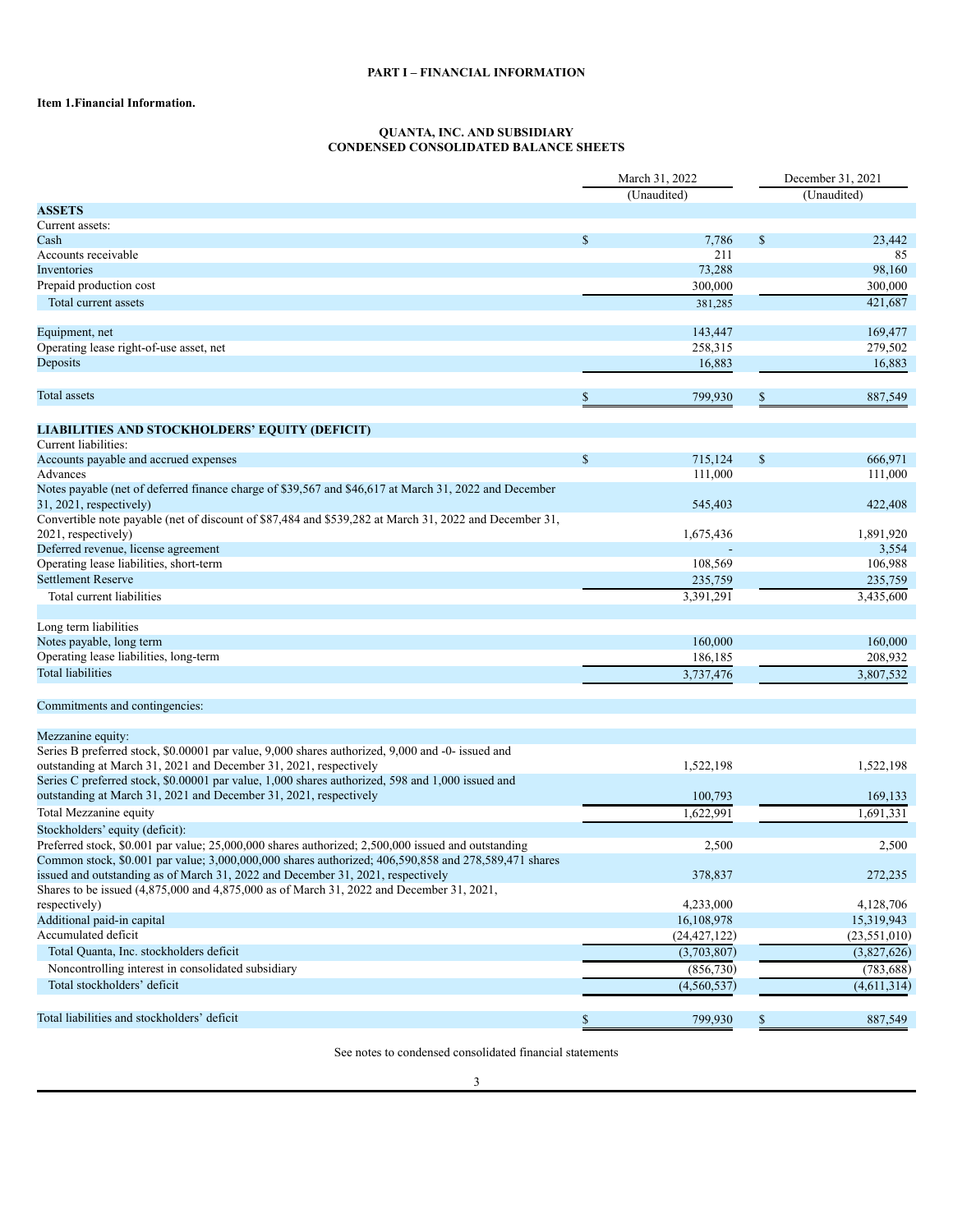#### **QUANTA, INC. AND SUBSIDIARY CONDENSED CONSOLIDATED STATEMENTS OF OPERATIONS (Unaudited)**

<span id="page-3-0"></span>

|                                                                                                            |               | Three months ended<br>March 31, 2022 |               | Three months ended<br>March 31, 2021 |
|------------------------------------------------------------------------------------------------------------|---------------|--------------------------------------|---------------|--------------------------------------|
|                                                                                                            |               | (Unaudited)                          |               | (Unaudited)                          |
| Sales, net (includes sales to related party of \$198,800 for the three months ended March 31, 2021)        | <sup>\$</sup> | 63,233                               | $\mathcal{S}$ | 318,807                              |
| License revenue                                                                                            |               | 3,554                                |               | 7,816                                |
| Total revenue                                                                                              |               | 66,787                               |               | 326,623                              |
| Cost of goods sold                                                                                         |               | 24,871                               |               | 34,984                               |
| Gross profit                                                                                               |               | 41,916                               |               | 291,639                              |
| Operating expenses:                                                                                        |               |                                      |               |                                      |
| Employee compensation and contractors                                                                      |               | 6,394                                |               | 129,422                              |
| Selling, general, and administrative (includes royalty of \$105,000 and \$105,000 to related party for the |               |                                      |               |                                      |
| three months ended March 31, 2022 and 2021, respectively)                                                  |               | 747,797                              |               | 3,016,277                            |
| Research and development                                                                                   |               | 105,000                              |               | 130,825                              |
| Total operating expenses                                                                                   |               | 859,189                              |               | 3,276,524                            |
| Loss from operations                                                                                       |               | (817, 273)                           |               | (2,984,885)                          |
| Other income (expense):                                                                                    |               |                                      |               |                                      |
| Interest expense                                                                                           |               | (44, 551)                            |               | (67, 817)                            |
| Discount amortization                                                                                      |               | (87, 330)                            |               | (31, 945)                            |
| Other income and expense, net                                                                              |               | (131, 881)                           |               | (99, 762)                            |
| Net loss                                                                                                   |               | (949, 154)                           |               | (3,084,647)                          |
| Net loss attributable to noncontrolling interest                                                           |               | 73,042                               |               | 136,161                              |
| Net loss                                                                                                   |               | (876, 112)                           | \$            | (2,948,486)                          |
| Net loss per share, basic and diluted                                                                      | <sup>\$</sup> | (0.003)                              | $\mathbf{s}$  | (0.05)                               |
| Weighted average common shares outstanding – basic and diluted                                             |               | 325,626,146                          |               | 63,300,000                           |

See notes to condensed consolidated financial statements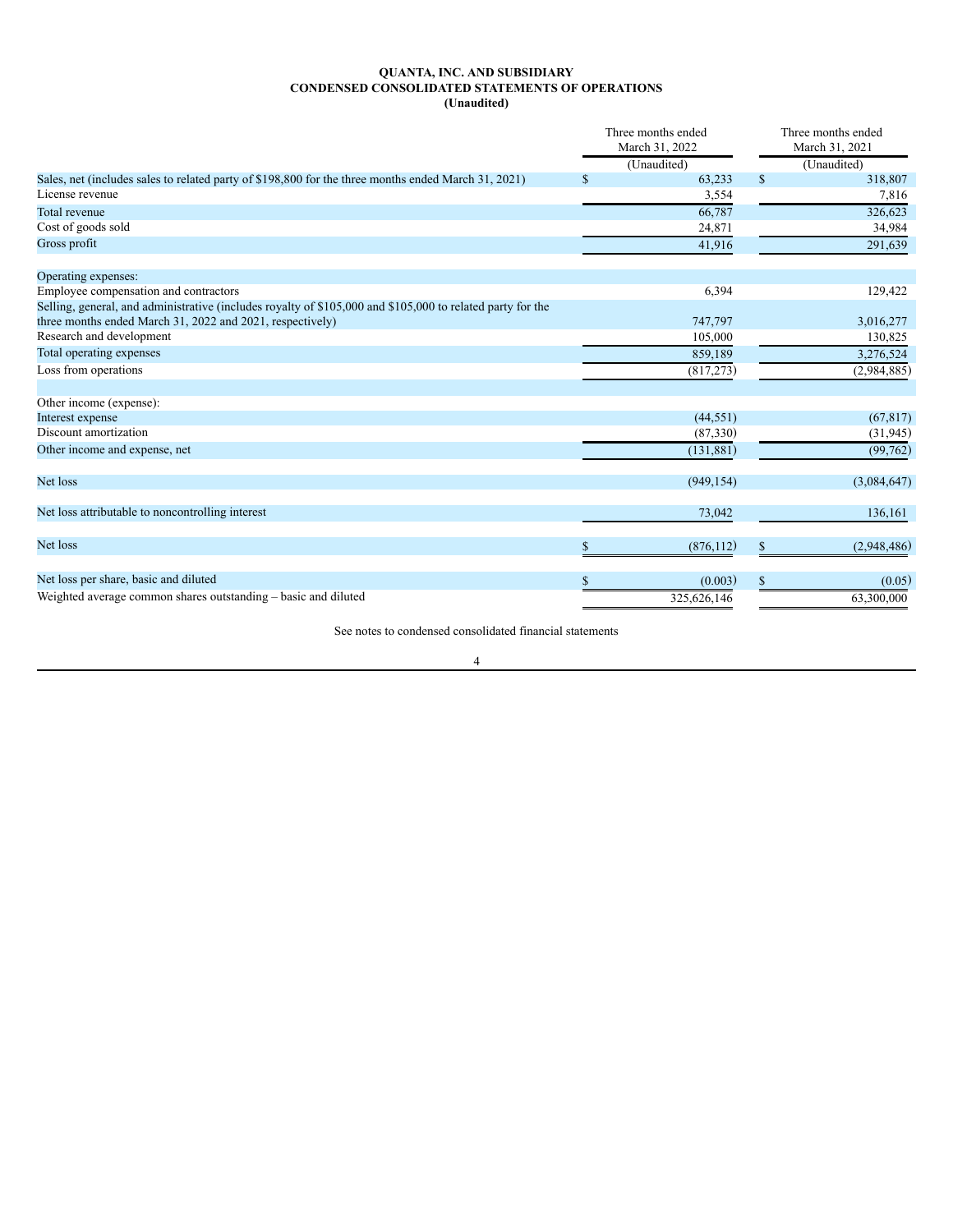#### **QUANTA, INC. AND SUBSIDIARY CONDENSED CONSOLIDATED STATEMENTS OF STOCKHOLDERS**' **EQUITY (DEFICIT) (Unaudited)**

## **Three months ended March 31, 2022 (Unaudited)**

<span id="page-4-0"></span>

|                                 | <b>Series A</b><br>Preferred Stock,<br>par value \$0.001 |                          | <b>Common Stock</b><br>par value \$0.001 |           | <b>Additional</b><br>Paid-in | <b>Shares To</b><br>be   | Accumulated          | <b>Non</b><br>Controlling | <b>Total</b><br>Stockholders' |
|---------------------------------|----------------------------------------------------------|--------------------------|------------------------------------------|-----------|------------------------------|--------------------------|----------------------|---------------------------|-------------------------------|
|                                 | <b>Shares</b>                                            | Amount                   | <b>Shares</b>                            | Amount    | Capital                      | <b>Issued</b>            | Deficit              | Interest                  | Deficit                       |
| Balance December 31, 2021       | 2,500,000                                                | \$2,500                  | 272,229,952                              | \$272,235 | \$15,316,943                 | \$4,128,706              | (23, 551, 010)<br>S. | (783, 688)                | (4, 611, 314)                 |
| Fair value of shares issued for |                                                          |                          |                                          |           |                              |                          |                      |                           |                               |
| services                        |                                                          | $\overline{\phantom{a}}$ | 39,621,756                               | 39,622    | 338,120                      |                          |                      | $\overline{\phantom{a}}$  | 377,742                       |
| Fair value of vested restricted |                                                          |                          |                                          |           |                              |                          |                      |                           |                               |
| shares                          | $\sim$                                                   |                          |                                          |           | $\sim$                       | 104,294                  |                      | ٠                         | 104,294                       |
| Shares issued for conversion of |                                                          |                          |                                          |           |                              |                          |                      |                           |                               |
| convertible notes               |                                                          | $\overline{\phantom{a}}$ | 66,979,631                               | 66,980    | 450,915                      | $\overline{\phantom{a}}$ |                      |                           | 517,895                       |
| Net loss                        |                                                          |                          |                                          |           |                              |                          | (876, 112)           | (73, 042)                 | (949, 154)                    |
| Balance March 31, 2022          | 2,500,000                                                | \$2,500                  | 378,831,339                              | \$378,837 | \$16,108,978                 | \$4,233,000              | (24, 427, 122)<br>S. | (856,730)                 | (4, 560, 537)                 |
|                                 |                                                          |                          |                                          |           |                              |                          |                      |                           |                               |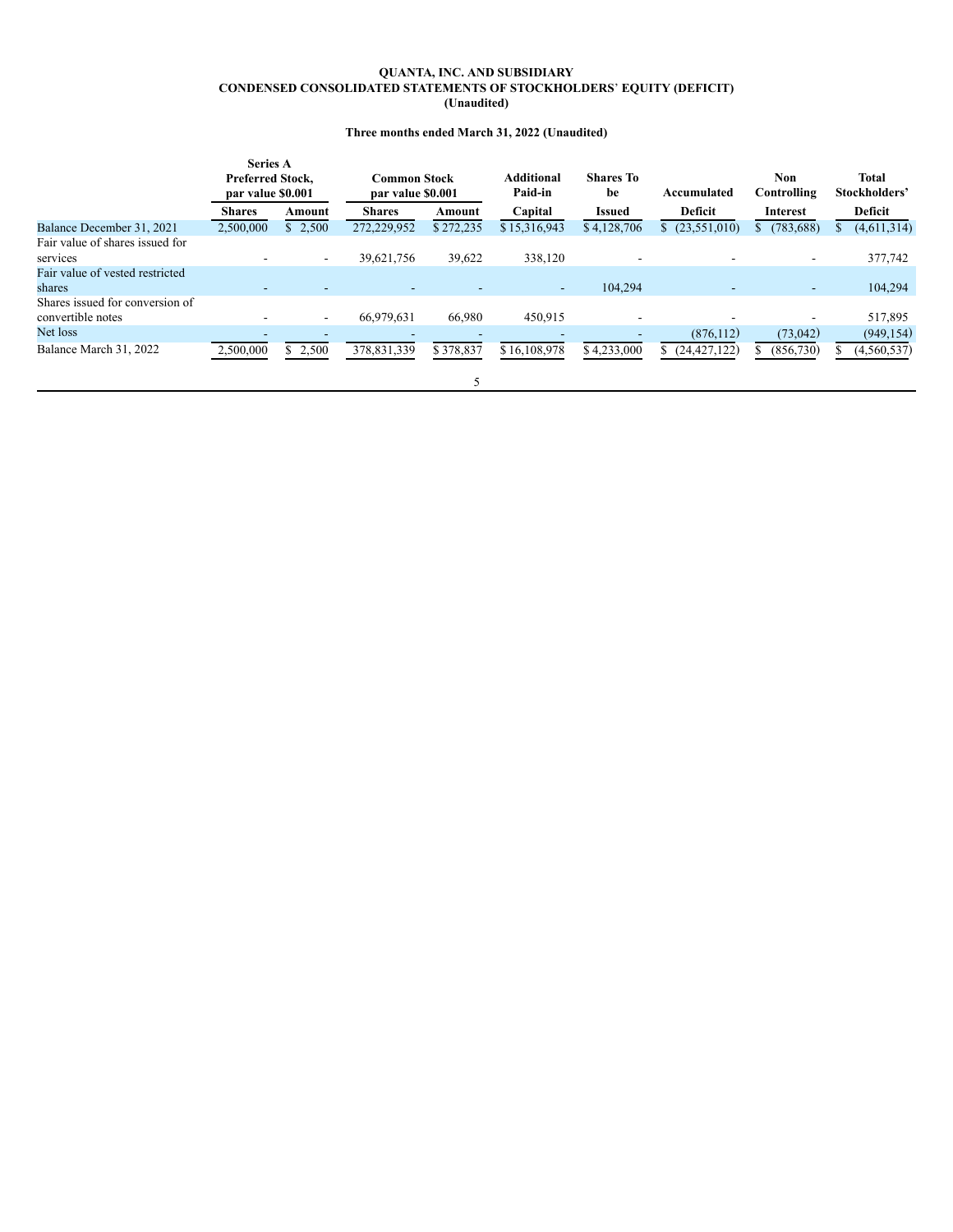## **Three months ended March 31, 2021 (Unaudited)**

|                                 | <b>Series A</b><br><b>Preferred Stock,</b><br>par value \$0.001 |         | <b>Common Stock</b><br>par value \$0.001 |          | <b>Additional</b><br>Paid-in | <b>Shares To</b><br>be | Accumulated              | Non<br>Controlling       | <b>Total</b><br>Stockholders' |
|---------------------------------|-----------------------------------------------------------------|---------|------------------------------------------|----------|------------------------------|------------------------|--------------------------|--------------------------|-------------------------------|
|                                 | <b>Shares</b>                                                   | Amount  | <b>Shares</b>                            | Amount   | Capital                      | <b>Issued</b>          | <b>Deficit</b>           | Interest                 | Deficit                       |
| Balance December 31, 2020       | 2,500,000                                                       | \$2,500 | 46,756,970                               | \$46,757 | \$10,102,805                 | \$3,641,868            | \$(16,402,176)           | \$                       | (2,608,246)                   |
| Adjustment for adoption of ASU  |                                                                 |         |                                          |          |                              |                        |                          |                          |                               |
| $2020-6$                        |                                                                 |         |                                          |          | (2,557,812)                  |                        | 2,054,759                |                          | (503, 053)                    |
| Shares issued for cash          |                                                                 | ۰.      | 32,475,000                               | 32,475   | 981,525                      | ۰                      | $\overline{\phantom{0}}$ |                          | 1,014,000                     |
| Fair value of vested options    |                                                                 |         | ۰                                        | ۰        | 70,954                       | ۰                      | ۰                        | $\blacksquare$           | 70,954                        |
| Fair value of shares issued to  |                                                                 |         |                                          |          |                              |                        |                          |                          |                               |
| employees and officers          |                                                                 |         | 6,000,000                                | 6,000    | 512,950                      |                        | $\overline{\phantom{0}}$ |                          | 518,950                       |
| Fair value of restricted shares |                                                                 |         |                                          |          | $\overline{\phantom{a}}$     | 160,179                | ۰                        | $\overline{\phantom{a}}$ | 396,458                       |
| Shares issued for conversion of |                                                                 |         |                                          |          |                              |                        |                          |                          |                               |
| convertible notes               |                                                                 | ۰.      | 14,665,778                               | 14,668   | 381,790                      |                        |                          |                          | 396,458                       |
| Net loss                        |                                                                 |         |                                          |          |                              |                        | (2,948,486)              | (136,161)                | (3,084,647)                   |
| Balance March 31, 2021          | 2,500,000                                                       | \$2,500 | 99,897,748                               | \$99,900 | 9,492,252<br>\$.             | \$3,802,047            | (17, 295, 903)<br>S.     | (136, 161)               | (4,035,365)                   |
|                                 |                                                                 |         |                                          | 6        |                              |                        |                          |                          |                               |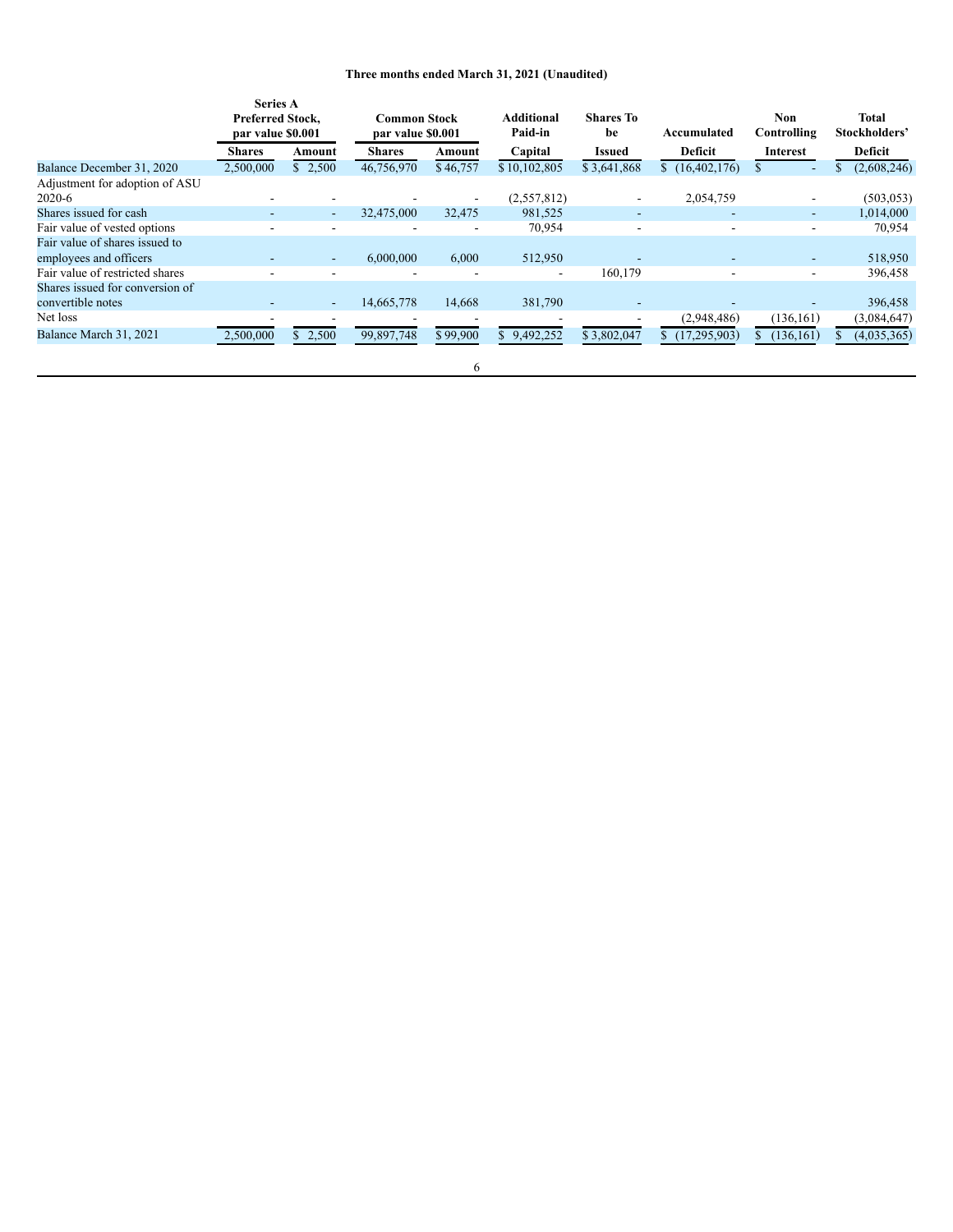#### **QUANTA, INC. AND SUBSIDIARY CONDENSED CONSOLIDATED STATEMENTS OF CASH FLOWS (Unaudited)**

<span id="page-6-0"></span>

|                                                                             | Three Months Ended<br>March 31, 2022 |                    |    | Three Months Ended<br>March 31, 2021 |  |
|-----------------------------------------------------------------------------|--------------------------------------|--------------------|----|--------------------------------------|--|
|                                                                             |                                      | (Unaudited)        |    | (Unaudited)                          |  |
| CASH FLOW FROM OPERATING ACTIVITIES:                                        |                                      |                    |    |                                      |  |
| Net loss                                                                    | \$                                   | (876, 112)         | \$ | (2,948,486)                          |  |
| Adjustments to reconcile net loss to net cash used in operating activities: |                                      |                    |    |                                      |  |
| Depreciation                                                                |                                      | 26,030             |    | 17,584                               |  |
| Fair value of shares issued for services                                    |                                      | 377,742            |    | 688,083                              |  |
| Fair value of vested options                                                |                                      |                    |    | 70,994                               |  |
| Fair value of vested restricted shares                                      |                                      | 104,294            |    | 160,179                              |  |
| Fair value of Series B preferred shares issued to officer                   |                                      |                    |    | 1,522,198                            |  |
| Amortization of convertible note discount                                   |                                      | 80,280             |    | 24,360                               |  |
| Amortization of note payable discount                                       |                                      | 7.050              |    | 7.050                                |  |
| Amortization of right-of-use asset                                          |                                      | 21,187             |    | 20,383                               |  |
| Fees paid through conversion of convertible notes                           |                                      |                    |    | 12,983                               |  |
| Net loss attributable to noncontrolling interest                            |                                      | (73, 042)          |    | (136, 161)                           |  |
| Changes in operating assets and liabilities:                                |                                      |                    |    |                                      |  |
| Accounts receivable                                                         |                                      | (126)              |    | 685                                  |  |
| Accounts receivable, related party                                          |                                      |                    |    | (198.800)                            |  |
| Allowance for doubtful accounts                                             |                                      |                    |    | 49,700                               |  |
| Deferred expenses, related party                                            |                                      |                    |    | 134,704                              |  |
| Inventories                                                                 |                                      | 24,872             |    | (24, 789)<br>(100,000)               |  |
| Prepaid production costs<br>Accounts payable and accrued liabilities        |                                      | 83,046             |    | (55,300)                             |  |
| Deferred revenue                                                            |                                      | (3, 554)           |    | (7, 816)                             |  |
| Operating lease liabilities                                                 |                                      | (21, 166)          |    | (19,667)                             |  |
| Net cash used in operating activities                                       |                                      | (249, 499)         |    |                                      |  |
|                                                                             |                                      |                    |    | (782, 116)                           |  |
| CASH FLOW FROM INVESTING ACTIVITIES:                                        |                                      |                    |    |                                      |  |
| Purchase of equipment                                                       |                                      | ÷.                 |    | (12,980)                             |  |
| Net cash used in investment activities                                      |                                      |                    |    | (12,980)                             |  |
|                                                                             |                                      |                    |    |                                      |  |
| <b>CASH FLOW FROM FINANCING ACTIVITIES:</b>                                 |                                      |                    |    |                                      |  |
| Proceeds from convertibles notes payable<br>Proceeds from notes payable     |                                      | 177,000<br>159,500 |    | 175,000<br>10,000                    |  |
| Principal payments on convertible notes payable                             |                                      | (46, 860)          |    | (96, 649)                            |  |
| Principal payments on notes payable                                         |                                      | (55, 797)          |    |                                      |  |
| Proceeds from shares issued for cash                                        |                                      |                    |    | 1,014,000                            |  |
|                                                                             |                                      |                    |    | 1,102,351                            |  |
| Net cash provided by financing activities                                   |                                      | 233,843            |    |                                      |  |
| Increase (decrease) in cash                                                 |                                      | (15,656)           |    | 307,255                              |  |
| Cash and cash equivalents, beginning of period                              |                                      | 23,442             |    | 6,270                                |  |
| Cash and cash equivalents, end of period                                    | \$                                   | 7,786              | \$ | 313,525                              |  |
|                                                                             |                                      |                    |    |                                      |  |
| Supplemental Disclosures of Cash Flow Information:<br>Cash paid for taxes   |                                      |                    |    |                                      |  |
| Cash paid for interest                                                      |                                      |                    |    |                                      |  |
|                                                                             |                                      |                    |    |                                      |  |
| Non-cash investing and financing activities                                 |                                      |                    |    |                                      |  |
| Adjustment for adoption of ASU 2020-06                                      |                                      |                    |    | 503.053                              |  |
| Common shares issued for conversion of convertible notes                    |                                      | $\overline{a}$     |    | 396,458                              |  |
|                                                                             |                                      |                    |    |                                      |  |

See notes to condensed consolidated financial statements

7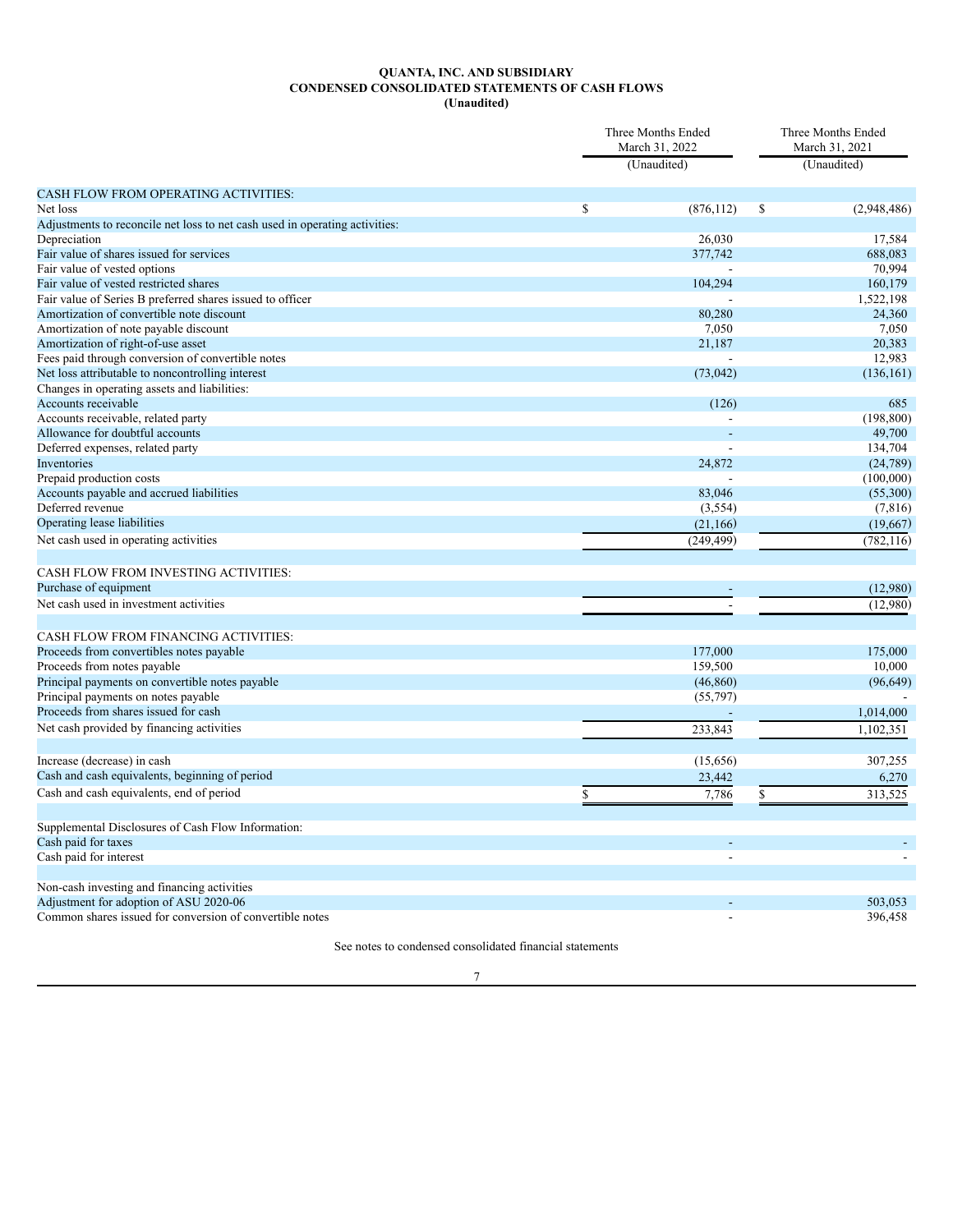## **QUANTA, INC. AND SUBSIDIARY NOTES TO CONDENSED CONSOLIDATED FINANCIAL STATEMENTS THREE MONTHS ENDED MARCH 31, 2022 AND 2021 (UNAUDITED)**

#### <span id="page-7-0"></span>**NOTE 1 – DESCRIPTION OF BUSINESS AND SUMMARY OF SIGNIFICANT ACCOUNTING POLICIES**

Quanta, Inc. (the "Company") is an applied science company focused on a range of pharmaceutical, nutraceutical, topical relief and cosmetic products utilizing patented polarization technology. The Company's operations are based in Burbank, California. On April 28, 2016, the Company was incorporated as Freight Solution, Inc. in the State of Nevada. Effective June 6, 2018, the Company (then known as Bioanomaly Inc.) was acquired by Freight Solution in a transaction accounted for as a reverse merger transaction. On July 11, 2018, the Company changed its name to Quanta, Inc.

On December 21, 2020, the Company entered into a Securities Exchange Agreement with Medolife Rx, Inc., a Wyoming corporation, ("Medolife Rx") pursuant to which, the Company agreed to acquire 51% of Medolife Rx in exchange for 9,000 shares of newly created Series B Convertible Preferred Stock. On January 14, 2021, we completed the acquisition of 51% of Medolife, which has nominal assets, liabilities, and operations. (see Notes 12 and 13).

#### Basis of presentation-Unaudited Interim Financial Information

The accompanying unaudited condensed consolidated financial statements have been prepared in accordance with accounting principles generally accepted in the United States of America ("U.S. GAAP") for interim financial information and with the rules and regulations of the United States Securities and Exchange Commission (the "SEC") to Form 10-Q and Article 8 of Regulation S-X. Accordingly, they do not include all of the information and footnotes required by U.S. GAAP for complete financial statements. In the opinion of management, all adjustments (consisting of normal recurring accruals) considered necessary for a fair presentation of the financial position, results of operations and cash flows for the interim periods have been included. The results of operations for the three months ended March 31, 2022, are not necessarily indicative of the results of operations to be expected for the full fiscal year ending December 31, 2022. These financial statements should be read in conjunction with the financial statements of the Company for the year ended December 31, 2021 and notes thereto contained in the Annual Report on Form 10-K of the Company as filed with the SEC on April 15, 2022.

The consolidated financial statements include the accounts of Quanta Inc, and its 51% owned subsidiary, Medolife Rx, Inc. All intercompany balances and transactions have been eliminated in consolidation.

#### Going Concern

The accompanying financial statements have been prepared on a going concern basis, which contemplates the realization of assets and the settlement of liabilities and commitments in the normal course of business. As reflected in the accompanying financial statements, for the quarter ended March 31, 2022, the Company incurred a net loss of \$949,154 and used cash in operating activities of \$249,499, and at March 31, 2022, the Company had a stockholders' deficit of \$4,560,537. These factors raise substantial doubt about the Company's ability to continue as a going concern within one year of the date that the financial statements are issued. The consolidated financial statements do not include any adjustments that might be necessary if the Company is unable to continue as a going concern.

At March 31, 2022, the Company had cash on hand in the amount of \$7,786. Management estimates that the current funds on hand will be sufficient to continue operations through the next six months. The Company's ability to continue as a going concern is dependent upon improving its profitability and the continuing financial support from its shareholders. Management believes the existing shareholders or external financing will provide the additional cash to meet the Company's obligations as they become due. No assurance can be given that any future financing, if needed, will be available or, if available, that it will be on terms that are satisfactory to the Company. Even if the Company is able to obtain additional financing, if needed, it may contain undue restrictions on its operations, in the case of debt financing, or cause substantial dilution for its stockholders, in the case of equity financing

#### Use of estimates

The preparation of financial statements in conformity with generally accepted accounting principles requires management to make estimates and assumptions that affect the reported amounts of assets and liabilities and disclosure of contingent assets and liabilities at the date of the financial statements and the reported amounts of revenues and expenses during the reporting period. Significant accounting estimates include certain assumptions related to, among others, allowance for doubtful accounts receivable, impairment analysis of long-term assets, valuation allowance on deferred income taxes, assumptions used in valuing stock instruments issued for services, assumptions made in valuing derivative liabilities, and the accrual of potential liabilities. Actual results may differ from these estimates.

#### Revenue recognition

The Company follows the guidance of Accounting Standards Codification ("ASC") 606, *Revenue from Contracts with Customers.* ASC 606 creates a five-step model that requires entities to exercise judgment when considering the terms of contracts, which includes (1) identifying the contracts or agreements with a customer, (2) identifying our performance obligations in the contract or agreement, (3) determining the transaction price, (4) allocating the transaction price to the separate performance obligations, and (5) recognizing revenue as each performance obligation is satisfied. The Company only applies the five-step model to contracts when it is probable that the Company will collect the consideration it is entitled to in exchange for the services it transfers to its clients.

*Product Sales*—Substantially all of the Company's revenue is derived from product sales. Product revenue and costs of sales are recognized when control of the products transfers to our customer, which generally occurs upon shipment from our facilities. The Company's performance obligations are satisfied at that time. The Company does not have any significant contracts with customers requiring performance beyond delivery, and contracts with customers contain no incentives or discounts that could cause revenue to be allocated or adjusted over time.

*License revenue*— Revenue from symbolic IP is recognized over the access period to the Company's IP (see Note 2).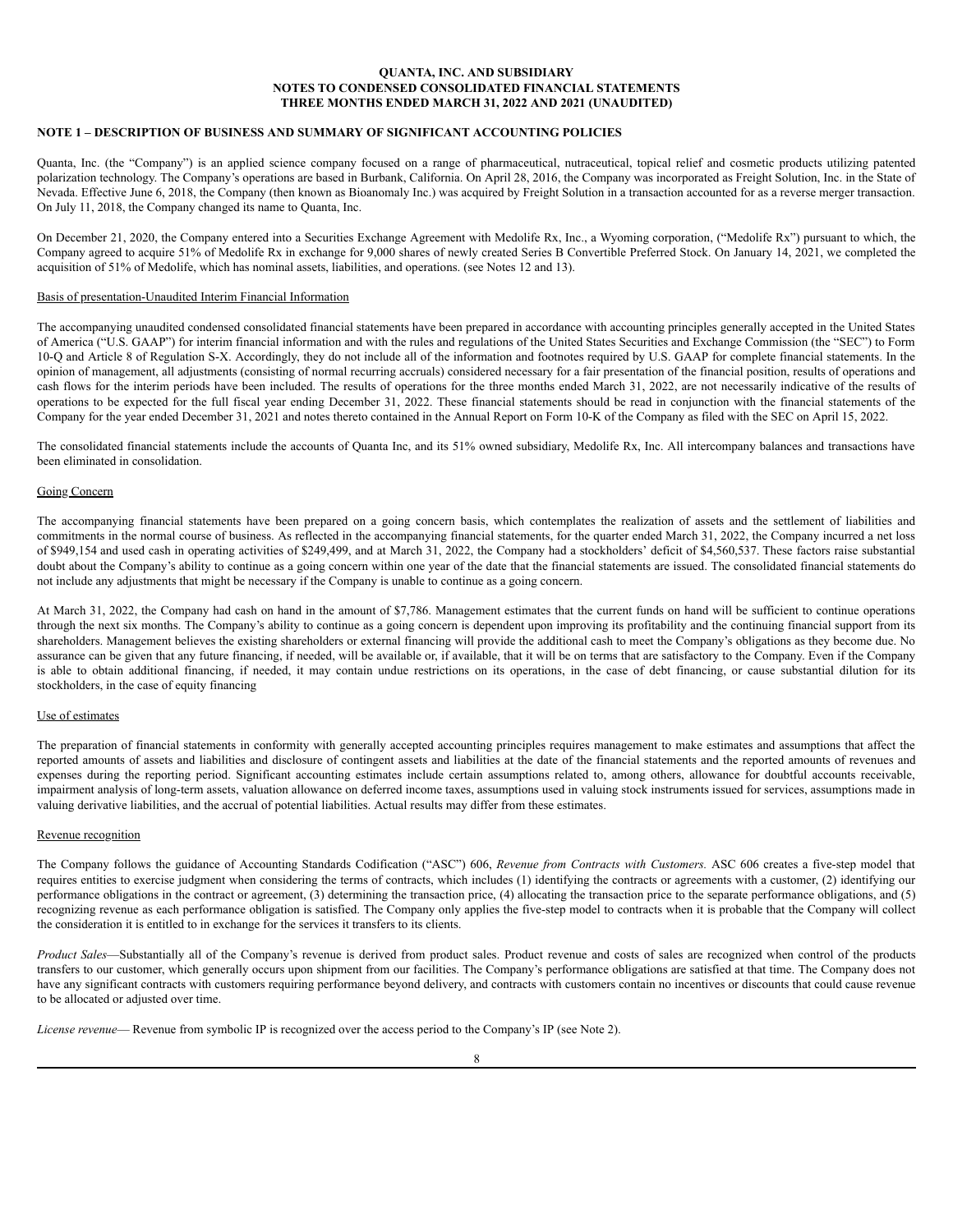Cost of goods sold includes direct costs and fees related to the sale of our products.

#### Convertible Notes with Fixed Rate Conversion Options

The Company may enter into convertible notes, some of which contain, predominantly, fixed rate conversion features, whereby the outstanding principal and accrued interest may be converted by the holder, into common shares at a fixed discount to the market price of the common stock at the time of conversion. This results in a fair value of the convertible note being equal to a fixed monetary amount. The Company records the convertible note liability at its fixed monetary amount by measuring and recording a premium, as applicable, on the Note date with a charge to interest expense in accordance with ASC 480 - "Distinguishing Liabilities from Equity".

#### Stock-based compensation

The Company periodically issues stock options, warrants, shares of common stock, and restricted stock unit awards, as share-based compensation to employees and nonemployees. The Company accounts for its share-based compensation in accordance with FASB ASC 718, *Compensation – Stock Compensation* (Topic 718). Stock-based compensation cost for employees is measured at the grant date, based on the estimated fair value of the award, and is recognized as expense over the requisite service period. Recognition of compensation expense for non-employees is in the same period and manner as if the Company had paid cash for the services.

The fair value of the Company's stock options is estimated using the Black-Scholes-Merton Option Pricing model, which uses certain assumptions related to risk-free interest rates, expected volatility, expected life of the stock options or restricted stock, and future dividends. Compensation expense is recorded based upon the value derived from the Black-Scholes-Merton Option Pricing model and based on actual experience. The assumptions used in the Black-Scholes-Merton Option Pricing model could materially affect compensation expense recorded in future periods.

#### Prepaid production costs

In February 2021, the Company's subsidiary Medolife Rx entered into a collaboration and joint development agreement with a company (the "Agent) for Medolife to produce some of its products in the Agent's facility. Medolife Rx agreed to pay the Agent \$300,000 for the right to use the Agents production facility for a term of five years. Medolife Rx will also pay a production fee, ad defined, to the Agent for any production. The Company determined that there is no distinct asset that it is purchasing from the Agent and will record amortization of the prepaid fee ratably over the life of the contract.

#### Advertising costs

Advertising costs are expensed as incurred. During the quarters ended March 31, 2022 and March 31, 2021, advertising costs totaled \$5,000 and \$57,959, respectively.

#### Research and Development Costs

Costs incurred for research and development are expensed as incurred. During the quarters ended March 31, 2022 and March 31, 2021, research and development costs totaled \$105,000 and \$130,825, respectively and include salaries, benefits, and overhead costs of personnel conducting research and development of the Company's products.

#### Net Loss per Share

Basic net loss per share is computed by dividing net loss available to common stockholders by the weighted average number of common shares outstanding during the period. Shares used in the calculation of basic net loss per common share include vested but unissued shares underlying awards of restricted common stock. Diluted loss per share reflects the potential dilution, using the treasury stock method that could occur if securities or other contracts to issue common stock were exercised or converted into common stock or resulted in the issuance of common stock that then shared in the loss of the Company. In computing diluted loss per share, the treasury stock method assumes that outstanding warrants and convertible notes are exercised and the proceeds are used to purchase common stock at the average market price during the period. Warrants and convertible notes may have a dilutive effect under the treasury stock method only when the average market price of the common stock during the period exceeds the exercise price of the options and warrants.

For the three months ended March 31, 2022 and 2021, the dilutive impact of common stock equivalents, e.g. stock options, warrants and convertible notes payable have been excluded from calculation of weighted average shares because their impact on the loss per share is anti-dilutive.

As of March 31, 2022, 1,325,000 options were outstanding of which 975,814 were exercisable, and convertible debt and accrued interest totaling \$1,840,877 was convertible into 102,103,193 shares of common stock. It should be noted that contractually the limitations on the third-party notes (and the related warrant) limit the number of shares converted to either 4.99% or 9.99% of the then outstanding shares. As of March 31, 2022, and 2021 potentially dilutive securities consisted of the following:

|                            | <b>March 31, 2022</b> | <b>March 31, 2021</b> |
|----------------------------|-----------------------|-----------------------|
| Stock options              | 1,325,000             | 1,325,000             |
| Unvested restricted shares | 750,000               | 2,625,000             |
| Convertible notes payable  | 102, 103, 193         | 97.064.539            |
| Total                      | 104.178.193           | 101.014.539           |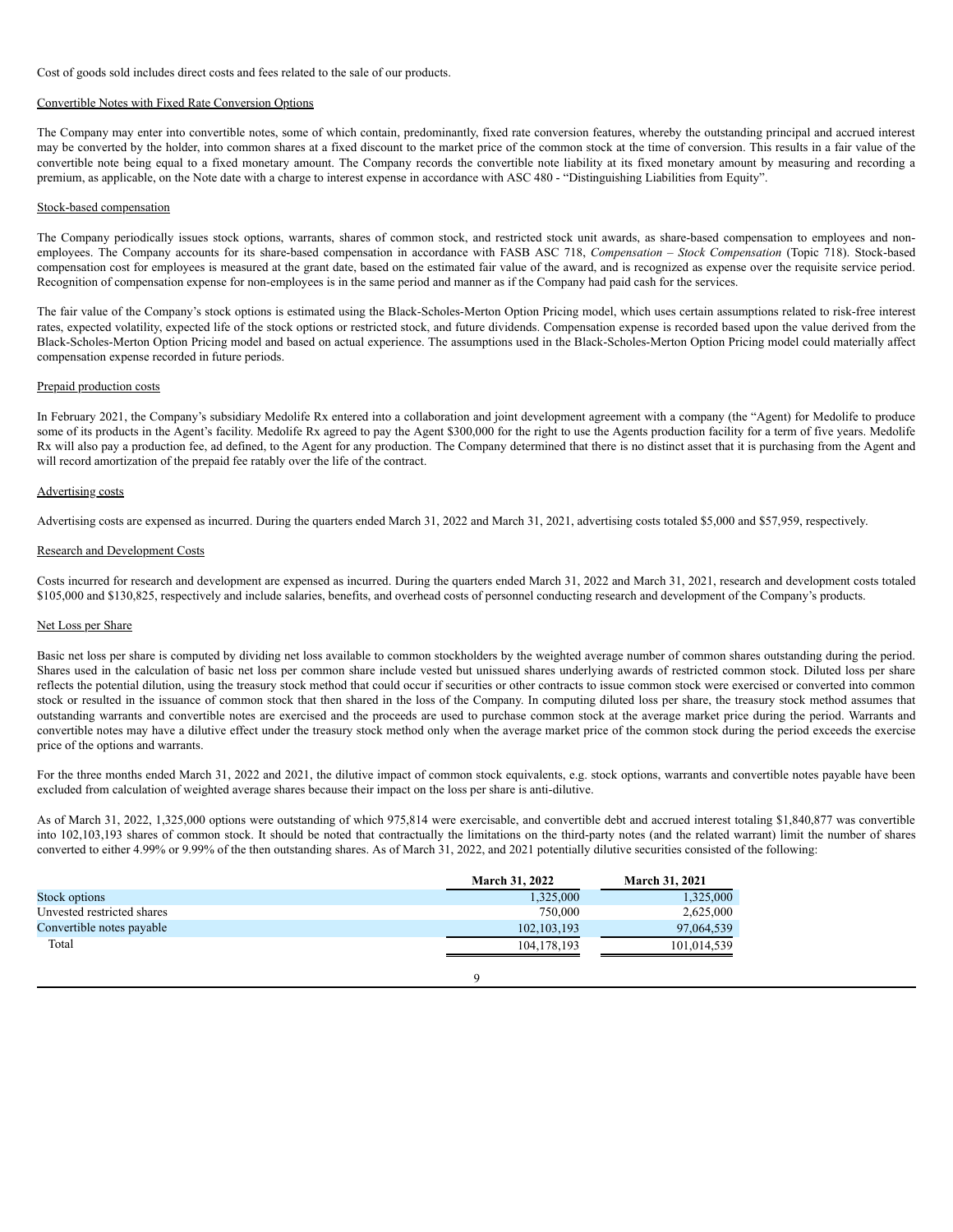#### Fair Value of Financial Instruments

The Company follows the authoritative guidance issued by the Financial Accounting Standards Board ("FASB") for fair value measurements. Fair value is defined as the price that would be received to sell an asset or paid to transfer a liability in the principal or most advantageous market for the asset or liability in an orderly transaction between market participants at the measurement date. A fair value hierarchy was established, which prioritizes the inputs used in measuring fair value into three broad levels as follows:

Level 1—Quoted prices in active markets for identical assets or liabilities.

- Level 2—Inputs, other than the quoted prices in active markets, that are observable either directly or indirectly.
- Level 3—Unobservable inputs based on the Company's assumptions.

The Company is required to use of observable market data if such data is available without undue cost and effort.

The Company believes the carrying amount reported in the balance sheet for cash, accounts receivable, accounts payable and accrued liabilities, and notes payable, approximate their fair values because of the short-term nature of these financial instruments.

As of March 31, 2022 and December 31, 2021, the Company did not have any Level 2 liabilities comprised of the fair value of embedded derivative liabilities.

#### Concentrations of risks

For the three months ended March 31, 2022, no customer accounted for 10% or more of revenue. For the three months ended March 31, 2021, one customer accounted for 61% of revenue. As of December 31, 2021, one customer accounted for 100% of accounts receivable. No other customer accounted for 10% or more of accounts receivable.

As of March 31, 2022, two vendors accounted for 75% of accounts payable and no other vendor accounted for 10% or more of accounts payable. As of December 31, 2021, two vendors accounted for 63% of accounts payable.

The Company maintains the majority of its cash balances with one financial institution, in the form of demand deposits that are insured by the Federal Deposit Insurance Corporation, or FDIC. At times, deposits held may exceed the amount of insurance provided by the FDIC. The Company has not experienced any losses in its cash and believes it is not exposed to any significant credit risk.

#### **Segments**

The Company operates in one segment for the development and distribution of our CBD products. In accordance with the "*Segment Reporting*" Topic of the ASC, the Company's chief operating decision maker has been identified as the Chief Executive Officer, who reviews operating results to make decisions about allocating resources and assessing performance for the entire Company. Existing guidance, which is based on a management approach to segment reporting, establishes requirements to report selected segment information quarterly and to report annually entity-wide disclosures about products and services, major customers, and the countries in which the entity holds material assets and reports revenue. All material operating units qualify for aggregation under "Segment Reporting" due to their similar customer base and similarities in economic characteristics; nature of products and services; and procurement, manufacturing and distribution processes. Since the Company operates in one segment, all financial information required by "Segment Reporting" can be found in the accompanying financial statements.

#### Recent Accounting Pronouncements

In August 2020, the FASB issued ASU No. 2020-06 ("ASU 2020-06") "Debt-Debt with Conversion and Other Options (Subtopic 470-20) and Derivatives and Hedging-*Contracts in Entity's Own Equity (Subtopic 815-40)*." ASU 2020-06 reduces the number of accounting models for convertible debt instruments by eliminating the cash conversion and beneficial conversion accounting models. As a result, the Company's convertible debt instruments will be accounted for as a single liability measured at its amortized cost as long as no other features require bifurcation and recognition as derivatives. For contracts in an entity's own equity, the type of contracts primarily affected by this update are freestanding and embedded features that are accounted for as derivatives under the current guidance due to a failure to meet the settlement conditions of the derivative scope exception. The Company early adopted ASU No. 2020-06 effective January 1, 2021 using the modified retrospective approach. Upon adoption, the following changes resulted: (i) the intrinsic value of the beneficial conversion feature recorded in 2020 was reversed as of the effective date of adoption, thereby resulting in an increase in the convertible debentures with an offsetting adjustment to additional paid in capital and (ii) interest expense recorded in 2020 that was related to the amortization of the discount related to the beneficial conversion feature was reversed against opening accumulated deficit. Accordingly, the adoption of ASU 2020-06 resulted in a decrease to accumulated deficit of \$2,054,759, a decrease in addition paid in capital of \$2,557,812, and an increase in convertible notes payable of \$503,053 on January 1, 2021.

In June 2016, the FASB issued ASU No. 2016-13, Credit Losses - Measurement of Credit Losses on Financial Instruments ("ASC 326"). The standard significantly changes how entities will measure credit losses for most financial assets, including accounts and notes receivables. The standard will replace today's "incurred loss" approach with an "expected loss" model, under which companies will recognize allowances based on expected rather than incurred losses. Entities will apply the standard's provisions as a cumulative-effect adjustment to retained earnings as of the beginning of the first reporting period in which the guidance is effective. The standard is effective for interim and annual reporting periods beginning after December 15, 2022. The Company is currently assessing the impact of adopting this standard on the Company's financial statements and related disclosures.

Other recent accounting pronouncements issued by the FASB, including its Emerging Issues Task Force, the American Institute of Certified Public Accountants, and the Securities and Exchange Commission did not or are not believed by management to have a material impact on the Company's present or future consolidated financial statements.

#### Accounts Receivable

Accounts receivable are recorded net of an allowance for any uncollectible accounts if deemed necessary, and payments are generally due within thirty to forty-five days of invoicing. Management reviews the adequacy of the allowance for doubtful accounts on an ongoing basis, using historical collection trends and aging of receivables. Management also periodically evaluates individual customer's financial condition, credit history, and the current economic conditions to make adjustments in the allowance when it is considered necessary. Account balances are charged off against the allowance after all means of collection have been exhausted and the potential for recovery is considered remote. At December 31, 2021 and December 31, 2020, the Company did not record any allowance for uncollectible accounts.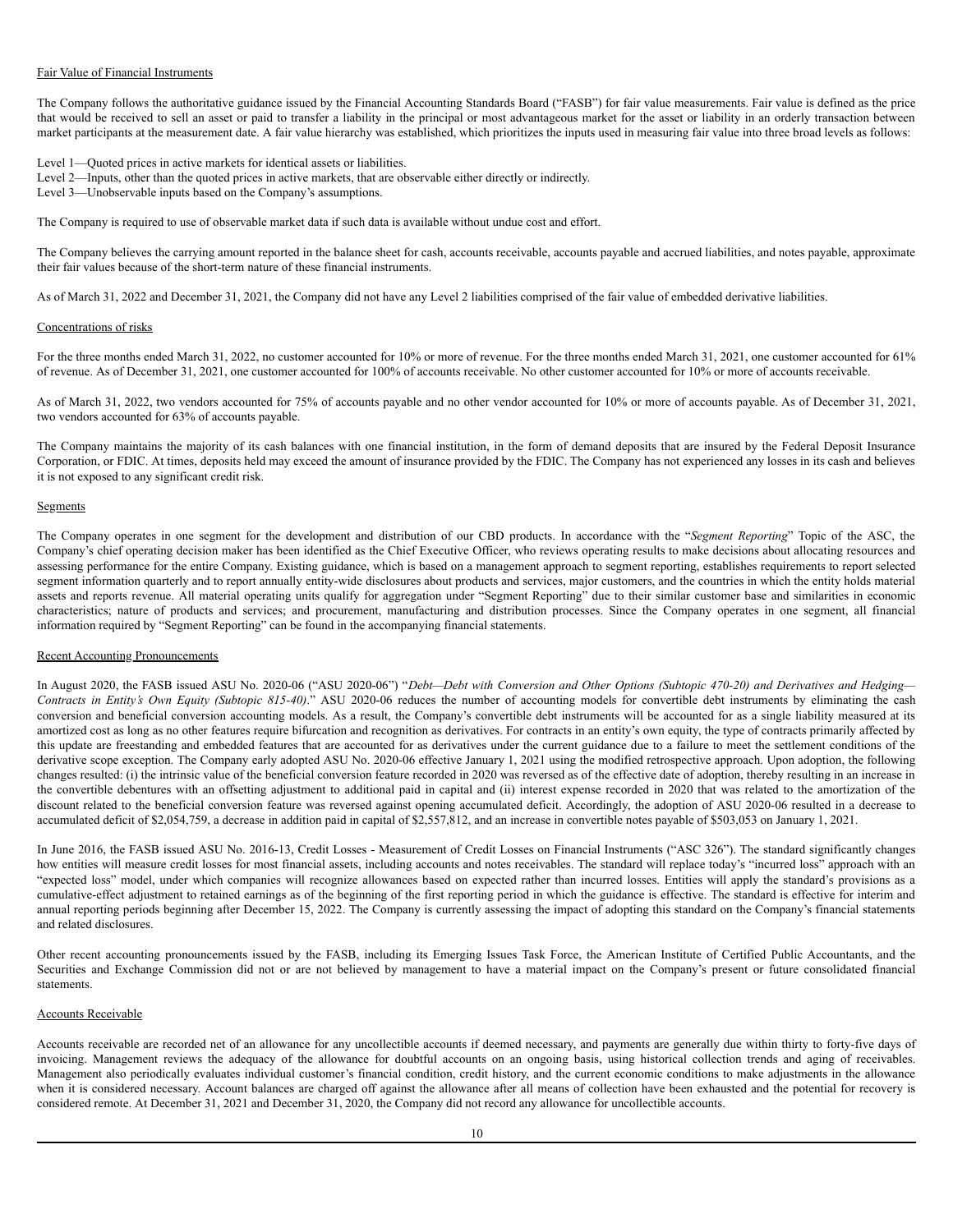#### Inventories

Inventories are stated at the lower of cost or net realizable value with cost determined on a first-in, first-out ("FIFO") basis. We regularly review our inventory quantities on hand and record a provision for excess and obsolete inventory based primarily on our estimated forecast of product demand and our ability to sell the product(s) concerned. Demand for our products can fluctuate significantly. Additionally, our management's estimates of future product demand may be inaccurate, which could result in an understated or overstated provision required for excess and obsolete inventory. A reserve for raw materials, product obsolescence and packaging for products that may no longer be viable of \$13,125 and \$9,125 has been established for the years ended December 31, 2021 and 2020, respectively.

#### **Equipment**

Equipment is stated at cost less accumulated depreciation. Depreciation is provided over the estimated useful lives of the equipment, which is three years, using the straight-line method. Expenditures for major additions and improvements are capitalized and minor repairs and maintenance are charged to expense as incurred. When equipment is retired or otherwise disposed of, the cost and accumulated depreciation are removed from the accounts and any resulting gain or loss is included in the results of operations for the respective period.

Management assesses the carrying value of equipment whenever events or changes in circumstances indicate that the carrying value may not be recoverable. If there is indication of impairment, management prepares an estimate of future cash flows expected to result from the use of the asset and its eventual disposition. If these cash flows are less than the carrying amount of the asset, an impairment loss is recognized to write down the asset to its estimated fair value. For the years ended December 31, 2021 and 2020, the Company determined there were no indicators of impairment of its property and equipment.

#### Impairment of Long-lived Assets

The Company reviews its equipment, right-of-use assets, and other long-lived assets, for impairment whenever events or changes in circumstances indicate that the carrying amount of an asset group may not be recoverable. Recoverability is measured by a comparison of the carrying amount of an asset to the estimated undiscounted future cash flows expected to be generated by the asset. If the carrying amount of an asset exceeds its estimated undiscounted future cash flows, an impairment charge is recognized by the amount by which the carrying amount of the asset exceeds the fair value of the assets. Fair value is generally determined using the asset's expected future discounted cash flows or market value, if readily determinable. For the years ended December 31, 2021 and 2020, the Company had no impairment of long-lived assets.

#### Leases

The Company accounts for its leases in accordance with the guidance of ASC 842, Leases. The Company determines whether a contract is, or contains, a lease at inception. Right-of-use assets represent the Company's right to use an underlying asset during the lease term, and lease liabilities represent the Company's obligation to make lease payments arising from the lease. Right-of-use assets and lease liabilities are recognized at lease commencement based upon the estimated present value of unpaid lease payments over the lease term. The Company uses its incremental borrowing rate based on the information available at lease commencement in determining the present value of unpaid lease payments The Company adopted ASC 842 on January 1, 2019. There was no cumulative-effect adjustment to accumulated deficit (see Note 5).

#### Derivative Financial Instruments

The Company evaluates its financial instruments to determine if such instruments are derivatives or contain features that qualify as embedded derivatives. For derivative financial instruments that are accounted for as liabilities, the derivative instrument is initially recorded at its fair value and is then re-valued at each reporting date, with changes in the fair value reported in the statements of operations. For stock-based derivative financial instruments, the Company uses a probability weighted average Black-Scholes-Merton model to value the derivative instruments at inception and on subsequent valuation dates through the December 31, 2021, reporting date. The classification of derivative instruments, including whether such instruments should be recorded as liabilities or as equity, is evaluated at the end of each reporting period.

#### Income taxes

The Company accounts for income taxes using an asset and liability approach which allows for the recognition and measurement of deferred tax assets based upon the likelihood of realization of tax benefits in future years. Under the asset and liability approach, deferred taxes are provided for the net tax effects of temporary differences between the carrying amounts of assets and liabilities for financial reporting purposes and the amounts used for income tax purposes. A valuation allowance is provided for deferred tax assets if it is more likely than not these items will either expire before the Company is able to realize their benefits, or that future deductibility is uncertain.

#### **NOTE 2 – INVENTORIES**

Inventories are valued at the lower of cost (first-in, first-out) or net realizable value, and net of reserves, consisted of the following:

|                             | March 31, 2022 | December 31, 2021 |        |  |
|-----------------------------|----------------|-------------------|--------|--|
|                             |                |                   |        |  |
| Raw materials and packaging | 60,163         |                   | 60,109 |  |
| Finished goods              | 29,734         |                   | 38,051 |  |
|                             |                |                   |        |  |
|                             | 73,288         |                   | 98,160 |  |

The Company has recorded a reserve for slow moving and potentially obsolete inventory. The reserve at March 31, 2022 and December 31, 2021 was \$13,125 and \$13,125, respectively.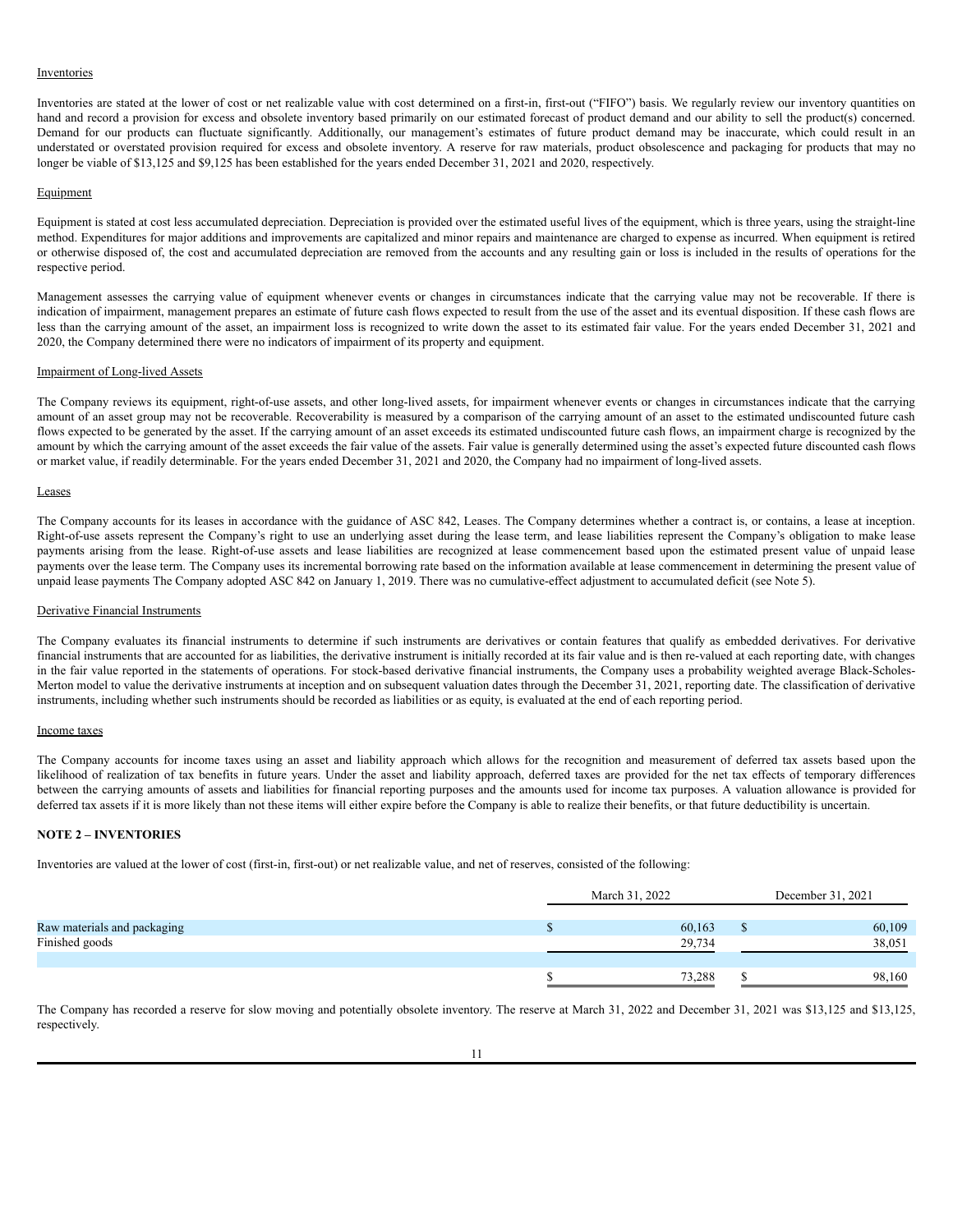## **NOTE 3 - EQUIPMENT**

Equipment, stated at cost, less accumulated depreciation consisted of the following:

|                                                   | March 31, 2022 |  | December 31, 2021 |
|---------------------------------------------------|----------------|--|-------------------|
| Machinery-technology equipment                    | 704,772        |  | 704,772           |
| Machinery-technology equipment under construction | 75,259         |  | 75,259            |
|                                                   | 780,031        |  | 780,031           |
| Less accumulated depreciation                     | (636, 584)     |  | (610, 554)        |
|                                                   |                |  |                   |
|                                                   | 143.447        |  | 169.477           |

Depreciation expense for the three months ended March 31, 2022 and 2021 was \$26,030 and \$17,584, respectively. As of March 31, 2022, the equipment under construction is approximately 75% complete, and is expected to be completed and placed into service during the year ended December 31, 2021. At March 31, 2022 and December 31, 2021, machinery-technology equipment included machinery acquired from Arthur G. Mikaelian, Ph.D initially costing \$592,500, with a net book value of \$5,355 and \$25,772, respectively.

## **NOTE 4 - OPERATING LEASE**

At March 31, 2022, the Company has one operating lease for its headquarters office space in Burbank. The lease commenced on January 1, 2020, and has a term for 5 years, with annual fixed rental payments ranging from \$90,000 to \$101,296. At March 31, 2021, the balance of the lease's right of use asset and corresponding lease liability were \$258,315 and \$294,754, respectively. At March 31, 2022, the Company is also obligated under a lease that was abandoned in December 2020. The total due to the lessor for the abandoned lease space is \$235,759 and is recorded as lease settlement obligation at March 31, 2022.

The components of lease expense and supplemental cash flow information related to leases for the period are as follows:

|                                                                                                                          | Three months ended<br><b>March 31, 2022</b> |
|--------------------------------------------------------------------------------------------------------------------------|---------------------------------------------|
| <b>Lease Cost</b>                                                                                                        |                                             |
| Operating lease cost (included in selling, general, and administrative expense in the Company's statement of operations) | 32.921                                      |
|                                                                                                                          |                                             |
| Other Information                                                                                                        |                                             |
| Cash paid for amounts included in the measurement of lease liabilities for 2021                                          | 23,891                                      |
| Weighted average remaining lease term - operating leases (in years)                                                      | 2.75                                        |
| Average discount rate – operating leases                                                                                 | 4%                                          |

|                                        |  | At March 31, 2022 |
|----------------------------------------|--|-------------------|
| <b>Operating leases</b>                |  |                   |
| Long-term right-of-use assets          |  | 258,315           |
|                                        |  |                   |
| Short-term operating lease liabilities |  | 108.569           |
| Long-term operating lease liabilities  |  | 186,185           |
| Total operating lease liabilities      |  | 294,754           |

Maturities of the Company's lease liabilities are as follows:

| <b>Year Ending</b>                     | <b>Operating Leases</b> |
|----------------------------------------|-------------------------|
| 2022 (remainder of year)               | 82,981                  |
| 2023                                   | 98,345                  |
| 2024                                   | 118,266                 |
| Total lease payments                   | 299,592                 |
| Less: Imputed interest                 | 4,838                   |
| Present value of lease liabilities     | 294,754                 |
| Less current portion                   | (108, 569)              |
| Operating lease liabilities, long-term | 186,185                 |

Lease expense were \$32,921 and \$26,897 during the three months ended March 31, 2022 and 2022, respectively.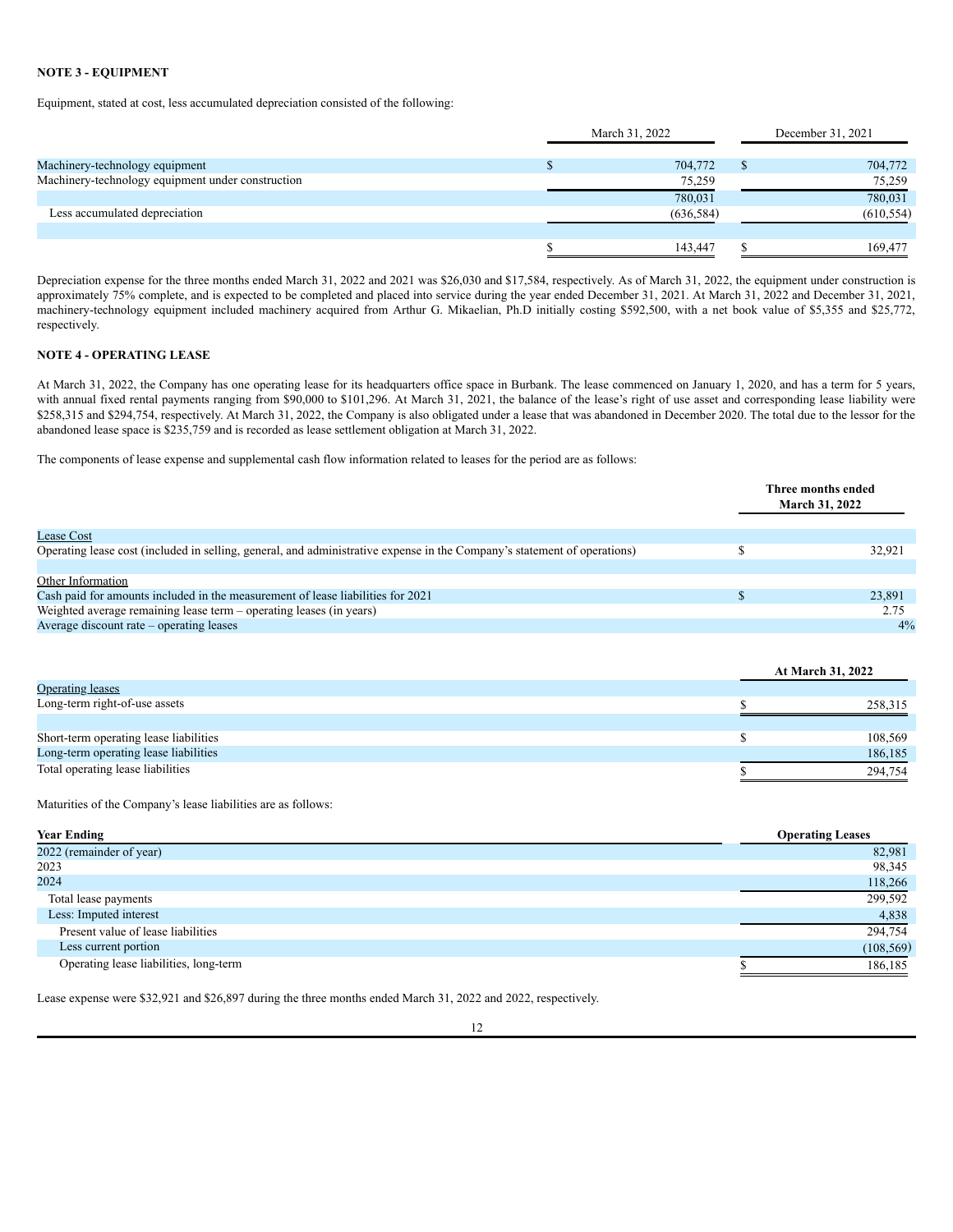|                                                                                                    | March 31, 2022 |         | December 31, 2021 |         |
|----------------------------------------------------------------------------------------------------|----------------|---------|-------------------|---------|
|                                                                                                    |                |         |                   |         |
| (a) Notes payable secured by equipment (net of deferred finance charge of \$39,567 and \$46,617 as |                |         |                   |         |
| of March 31, 2022 and December 31, 2021, respectively)                                             |                | 184.108 | <sup>\$</sup>     | 166,258 |
| (b) Note payable, secured by assets-in default                                                     |                | 13,350  |                   | 13,350  |
| (c) Note payable, Payroll Protection Loan                                                          |                |         |                   |         |
| (d) Note payable, Economic Injury Disaster Loan                                                    |                | 160,000 |                   | 160,000 |
| (e) Revenue sharing agreement                                                                      |                | 242,000 |                   | 242,800 |
| (f) Global merchant financing                                                                      |                | 68,330  |                   |         |
| (g) Business funding financing                                                                     |                | 37,615  |                   |         |
| Total notes payable outstanding                                                                    |                | 705,403 |                   | 582,408 |
| Current portion                                                                                    |                | 545,403 |                   | 422,408 |
|                                                                                                    |                |         |                   |         |
| Long term portion                                                                                  |                | 160,000 |                   | 160,000 |
|                                                                                                    |                |         |                   |         |

- (a) In April 2020 and May 2020, the Company entered into two financing agreements aggregating \$505,646. The notes have a stated interest rate of 10.9%. The notes were issued at a discount including fees for underwriting, legal and administrative costs along with deferred financing costs. The deferred financing costs are being amortized over the terms of the notes. The notes are secured by the Company's equipment, and require monthly payments of principal and interest of \$21,000, and mature in April 2022 and May 2022. At December 31, 2021, the balance due on these notes was \$212,875. During the quarter ended March 31, 2022, the Company did not make any payments and at March 31, 2021, the balance due on these notes was \$212,875, plus accrued interest.
- (b) Note payable, interest at 8.3% per annum, secured by all the assets of the Company. The note was due January 13, 2019 and on April 24, 2020, the note holder waived the default through December 31, 2020, and it is currently in default. During the three months ended March 31, 2021, the company made principal payments of \$20,000. The note is in default and the Company is in discussion with the note holder.
- (c) On May 7, 2020, the Company was granted a loan (the "PPP loan") from Bank of America in the aggregate amount of \$134,125, pursuant to the Paycheck Protection Program (the "PPP") under the CARES Act. The PPP loan agreement is dated May 4, 2020, matures on May 4, 2022, bears interest at a rate of 1% per annum, with the first six months of interest deferred, is payable monthly commencing on November 2020, and is unsecured and guaranteed by the U.S. Small Business Administration ("SBA"). The loan term may be extended to April 20, 2025, if mutually agreed to by the Company and lender. We applied ASC 470, *Debt*, to account for the PPP loan. The PPP loan may be prepaid at any time prior to maturity with no prepayment penalties. Funds from the PPP loan may only be used for qualifying expenses as described in the CARES Act, including qualifying payroll costs, qualifying group health care benefits, qualifying rent and debt obligations, and qualifying utilities. The Company intends to use the entire loan amount for qualifying expenses. Under the terms of the PPP, certain amounts of the loan may be forgiven if they are used for qualifying expenses. The Company intends to apply for forgiveness of the PPP loan with respect to these qualifying expenses, however, we cannot assure that such forgiveness of any portion of the PPP loan will occur. As for the loan forgiveness, the PPP loan was wholly forgiven and a legal release received, the liability was reduced by the amount forgiven and a gain on extinguishment was recorded. The terms of the PPP loan provide for customary events of default including, among other things, payment defaults, breach of representations and warranties, and insolvency events. The Company was in compliance with the terms of the PPP loan as of March 31, 2022.
- (d) On September 5, 2020, the Company received a \$160,000 loan (the "EID Loan") from the SBA under the SBA's Economic Injury Disaster Loan program. The EID Loan has a thirty-year term and bears interest at a rate of 3.75% per annum. Monthly principal and interest payments of \$0.7 per month are deferred for twelve months, and commence in June 2021. The EID Loan may be prepaid at any time prior to maturity with no prepayment penalties. The proceeds from the EID Loan must be used for working capital. The Loan contains customary events of default and other provisions customary for a loan of this type. The Company was in compliance with the terms of the EID loan as of March 31, 2022.
- (e) Between July 7, 2020, and July 29, 2020, the Company issued notes payable to third-party investors totaling \$250,000. Under the terms of the note, the Company is to pay 50% of the net revenues beginning on August 21, 2020, for a product to be designed and produced by the Company. The product has not been produced and therefore no payments have been made. The Company has received a notice of default and demand for payment from three note holders (owed approximately \$146,000). The Company has retained counsel who is in discussion with the note holders.
- (f) On January 10, 2022, the Company received a merchant loan in the total amount of \$102,000 and is required to make forty (40) weekly payments of \$2,628.46 to satisfy the obligation. The Company is in compliance with the terms of the loan as of March 31, 2022.
- (g) On February 15, 2022, the Company received a short term loan in the total amount of \$57,000 and is required to make nineteen () weekly payments of \$3,230.76 to satisfy the obligation. The Company is in compliance with the terms of the loan as of March 31, 2022.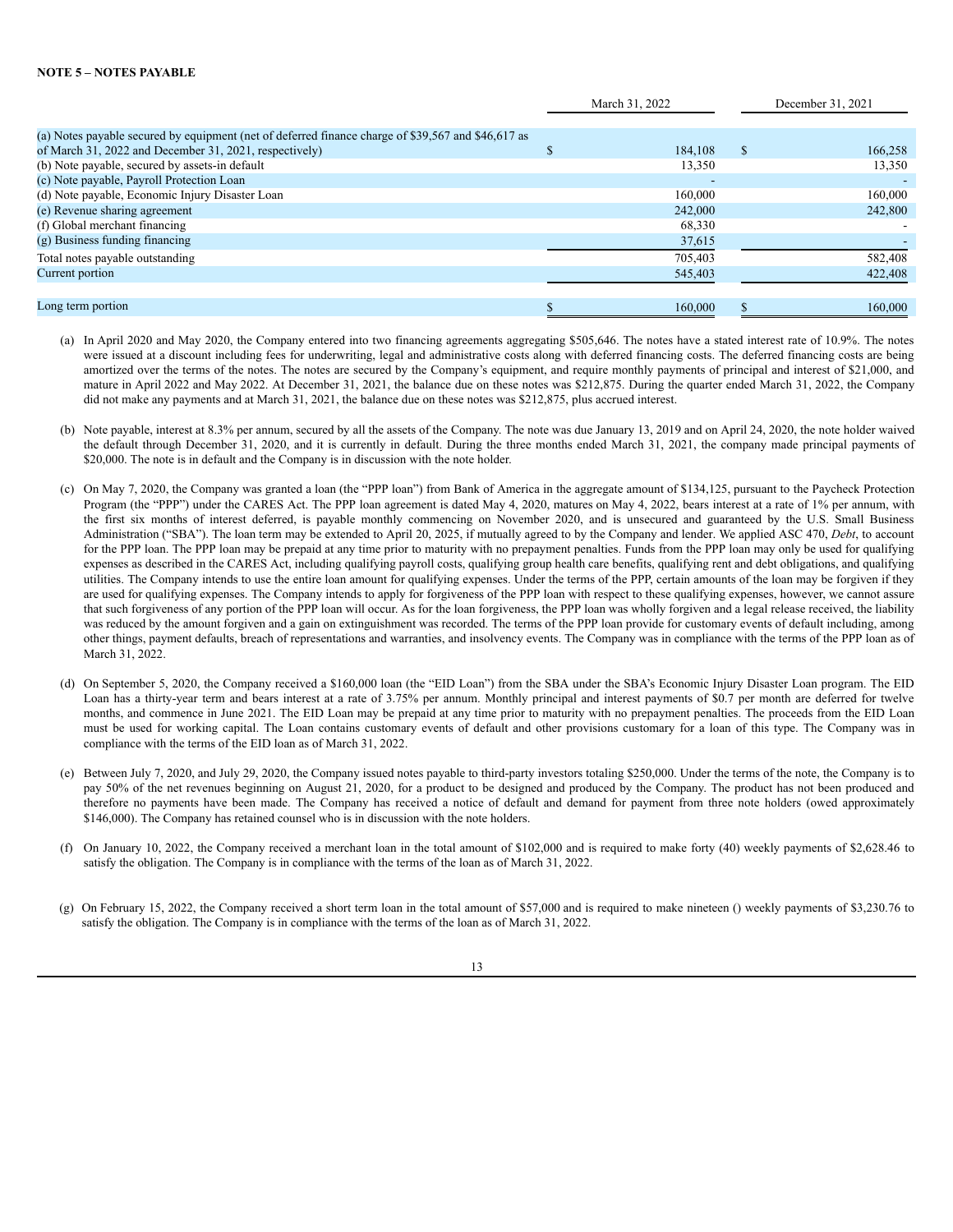#### **NOTE 6 – CONVERTIBLE NOTES PAYABLE**

Convertible notes payable consisted of the following:

|                                                                        | <b>March 31, 2022</b> |           | <b>December 31, 2021</b> |            |
|------------------------------------------------------------------------|-----------------------|-----------|--------------------------|------------|
| Unsecured                                                              |                       |           |                          |            |
| (a) Convertible notes with fixed discount percentage conversion prices |                       | 357,920   | S                        | 315,140    |
| Put premiums on stock settled debt                                     |                       |           |                          | 165,794    |
|                                                                        |                       |           |                          |            |
| (b) Convertible notes with fixed conversion prices                     |                       | 1,405,000 |                          | 1,550,000  |
| Default penalty principal added                                        |                       |           |                          |            |
| Total convertible notes principal outstanding                          |                       | 1,762,920 |                          | 2,030,934  |
| Debt discount                                                          |                       | (87, 484) |                          | (139, 014) |
|                                                                        |                       |           |                          |            |
| Convertible notes, net of discount and premium                         |                       | 1,675,436 | S                        | 1,891,920  |
| Current portion                                                        |                       | 1,675,436 |                          | 1,891,920  |
| Long-term portion                                                      |                       |           |                          |            |

- (a) At December 31, 2021, the balance due on convertible notes with fixed discount percentage conversion prices was \$315,140, with related put premium of \$165,794. At December 31, 2020, the balance due on convertible notes with fixed discount percentage conversion prices was \$180,200, with related put premium of \$117,866. During the year ended December 31, 2021, the Company issued five convertible notes with fixed discount percentage conversion prices aggregating \$362,000 and made repayments aggregating \$46,860. At the option of the holders, the notes were convertible into shares of the Company's common stock at a price per share discount of 25% to 35% of the lowest bid price of the Company's common stock within twenty-five days prior to conversion. The notes were treated as stock settled debt under ASC 480-Distinguishing Liabilities from Equity, and a put premium of \$165,794 was recognized and charged to interest expense when the notes were recorded in 2021. Also during the year ended December 31, 2021, note holders converted \$113,000 principal into 7,533,333 shares of the Company's common stock. Upon conversion the related put premiums of \$127,866 associated with these notes were reclassified to additional paid-in capital. As of December 31, 2021, the balance due on convertible notes with fixed discount percentage conversion prices was \$315,140, and the related put premium was \$165,794.
- (b) As of December 31, 2020, the balance due on convertible notes with fixed conversion prices was \$1,550,000. For the year ended December 31, 2021, the Company issued eleven convertible notes with fixed conversion prices aggregating \$1,722,500. In addition, convertible notes with fixed conversion prices totaling \$1,482,845 of principal and \$75,576 of accrued interest (total of \$1,558,421) were converted into 124,384,253 shares of the Company's common stock. At December 31, 2021, the balance of the due on convertible notes with fixed conversion prices was \$1,550,000. The notes are unsecured, convertible into common stock at prices ranging from \$0.015 per share to \$0.04 per share, bear interest at 4% to 10% per annum, and mature through November 11, 2022.

At December 31, 2021, the net unamortized balance of debt discounts was \$139,014, consisting of debt discount related to fees and original issue discounts (OID). The Company early adopted ASU No. 2020-06 (See Note 1) effective January 1, 2021 using the modified retrospective approach. The adoption of ASU 2020-06 on January 1, 2021, resulted in a decrease in addition paid in capital of \$823,655, a decrease to accumulated deficit of \$320,602, and an increase in total stockholders' deficit of \$503,053.

The debt discounts related to fees and OID are amortized over the life of the related notes or are amortized in full upon the conversion of the corresponding note to common stock. For the year ended December 31, 2021, debt discounts of \$303,100 were added related to the eleven convertible notes issued above, and amortization of \$164,086 was recorded. At December 31, 2021, the net unamortized balance of other debt discounts was \$139,014.

On May 4, 2021 ("Effective Date"), the Company entered into a securities purchase agreement (the "SPA") with Clifton Royale Apartments, LLC (the "Investor") pursuant to which the Company issued a 4% unsecured convertible promissory note (the "Note") in the principal amount of \$80,000. On this date, the Company received proceeds of \$80,000.

The maturity date of the Note was November 4, 2021. The Note bears interest at a rate of four percent (4%) per annum, which interest shall be paid by the Company to the Investor in Common Stock at any time the Investor sends a notice of conversion to the Company. The Investor is entitled to, at its option, convert all or any amount of the principal amount and any accrued but unpaid interest of the Investor Note into Common Stock, at any time, at a fixed conversion price for each share of Common Stock equal to \$0.01 (as defined in the Note) of the Common Stock as reported on the OTC Marketplace exchange upon which the Company's shares are traded during the twenty (20) consecutive Trading Day period immediately preceding (i) the applicable Effective Date; or (ii) the conversion date. The Company also issued a common stock purchase warrant for 15,000,000 shares (the "Warrant").

On September 2, 2020, the Company issued a convertible note (see paragraph a above) having a conversion price less than \$0.05 which triggered a term common to all notes in paragraph b, which changed the conversion terms to be the lower of \$0.05 or 61% of the lowest traded price during the 15 days prior to the conversion. This event is also considered a default for which a penalty is charged equal to 150% of the accrued interest, default interest and principal, totaling \$314,441. At December 31, 2020 the new principal totaled \$811,385.

On December 9, 2020, the Company executed amendments to these notes effective September 30, 2020, which extended the maturity dates and fixed the conversion price at \$0.015. The Company determined that the change in the note terms resulted in old and new debt instruments that were substantially different, with the old debt being extinguished. Due to the change in conversion terms the notes also require the recognition of the beneficial conversion feature of the increased principal (\$314,441 default principal) and lowering of the conversion price resulting in recognition of additional charges. Loss on debt extinguishment was charged \$757,293 and debt discounts were charged \$314,441 with a credit to additional paid in capital for the debt discounts. In addition \$243,285 related to the unamortized discounts as originally recorded was also charged to loss on debt extinguishment for the unamortized balance of debt discounts. In addition, loss on debt extinguishment was charged \$229,712 for other costs related of the extinguishment.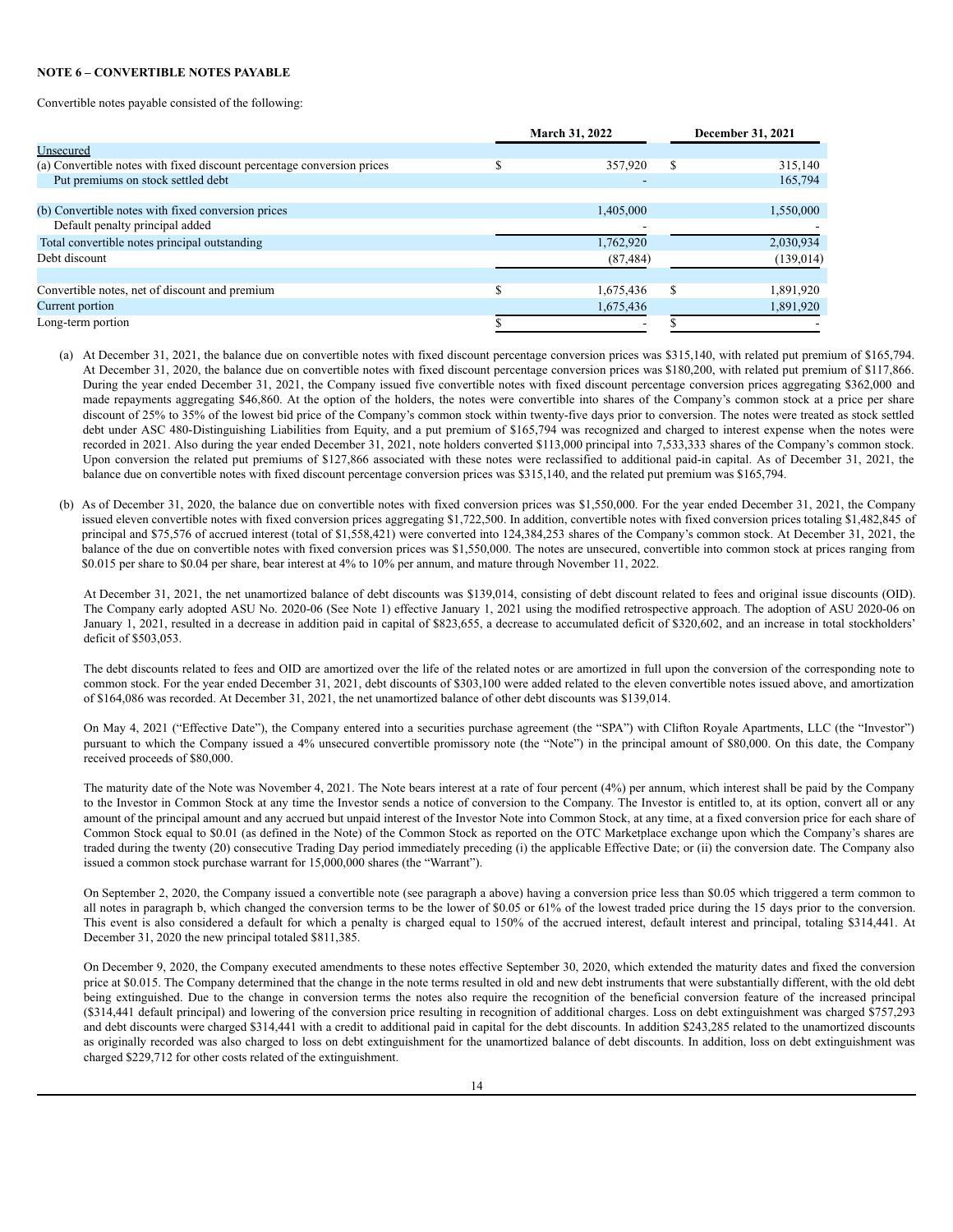During the three months ended December 31, 2020, the Company issued nine convertible notes with fixed conversion prices aggregating \$440,000. The notes are unsecured, bear interest at 10% per annum, and mature through June 30, 2021. The notes are convertible into common stock at \$0.015 per share. The Company recorded debt discounts of \$43,000. On December 2, 2020 default penalties of \$54,645 were declared by the note holders. The principal balance of these notes totals \$494,645 at December 31, 2020. Beneficial conversion features having a value of \$451,646 were also recognized with a charge to debt discount offset with a credit to additional paid in capital. The debt discounts are amortized over the life of the notes or are amortized in full upon the conversion of the corresponding notes to common stock.

During the year ended December 31, 2020, debt discount of \$2,556,602 was recorded, debt discount amortization of \$775,538 was recorded, discount of \$381,084 was recorded as private placement costs, and \$1,085,698 was removed upon debt extinguishment. At December 31, 2020, the balance of the unamortized discount was \$539,282.

#### **Note 7 – DERIVATIVE LIABILITIES AND FINANCIAL INSTRUMENTS**

The Company did not derivative liabilities at March 31, 2022 or December 31, 2021.

## **NOTE 8 – MEZZANINE EQUITY**

The Company has determined that its shares of the Series B and Series C convertible preferred stock are conditionally redeemable upon the occurrence of certain events that are not solely within the control of the issuer, and upon such event, the shares would become redeemable at the option of the holders; accordingly the Series B and Series C convertible preferred stock are classified as "mezzanine equity" (temporary equity), between liabilities and stockholders' deficit. The purpose of this classification is to convey that such a security may not be permanently part of equity and could result in a demand for cash, securities or other assets of the entity in the future. The shares as valued have been classified as mezzanine equity and presented as such on the consolidated balance sheet at March 31, 2022 as single line items due to the immaterial par value. The mezzanine equity value is not included in shareholders' deficit.

#### Series B Convertible Preferred Stock

The terms of the Certificate of Designation of the Series B Convertible Preferred Stock, which was filed with the State of Nevada on January 12, 2021, state that the shares of Series B Convertible Preferred Stock are convertible into fifty-four percent (54%) of the issued and outstanding shares of the Company's common stock on a fully converted basis. Each share of Series B Preferred Stock shall be convertible into 6,750 shares of Common Stock ("Conversion Ratio"), at the option of a Holder, at any time and from time to time, from and after the issuance of the Series B Preferred Stock. Anti-dilution terms of the preferred may change the conversion ratio. Each holder of the Series B Preferred Stock shall have the right to vote on any matter that may from time to time be submitted to the Company's shareholders for a vote, on an as converted basis, either by written consent or by proxy. Additionally, the shareholders are entitled to liquidation benefits including a cash payout, the liquidation terms include sales and mergers affection a change in control.

On December 21, 2020, the Company entered into a Securities Exchange Agreement with Medolife Rx, Inc., a Wyoming corporation, ("Medolife Rx") pursuant to which, the Company agreed to acquire 51% of Medolife Rx in exchange for 9,000 shares of newly created Series B Convertible Preferred Stock, which, were issued to Dr. Arthur Mikaelian upon closing on January 14, 2021. The shares issued to Dr. Mikaelian on January 14, 2021 were valued based on the conversion number of common shares at the market price on the date of issuance. Due fact that there Medolife Rx, Inc. was a start-up venture with no net asset value the value associated with the shares of \$1,522,198 was charged to compensation expense during the three months ended March 31, 2021.

## Series C Convertible Preferred Stock

The terms of the Certificate of Designation of the Series C Convertible Preferred Stock, which was filed with the State of Nevada on January 12, 2021, state that such Series C Convertible shares have a par value of \$0.00001 per share and a stated value of \$100 per share (the "Stated Value") and each Series C Preferred Share shall be convertible into 6,750 shares of Common Stock ("Conversion Ratio"), at the option of a Holder, at any time and from time to time, from and after the issuance of the Series C Preferred Stock. Anti-dilution terms of the preferred may change the conversion ratio. Each holder of the Series C Preferred Stock shall have the right to vote on any matter that may from time to time be submitted to the Company's shareholders for a vote, on an as converted basis, either by written consent or by proxy. Additionally, the shareholders are entitled to liquidation benefits including a cash payout, the liquidation terms include sales and mergers affection a change in control.

On January 14, 2021, the Board of Directors of the Company approved the issuance of all 1,000 authorized shares of Series C Convertible Preferred Stock to the following Medolife Rx Designees:

Trillium Partners LP 500 Shares of Series C Preferred Stock

Sagittarii Holdings, Inc. 500 Shares of Series C Preferred Stock

The stock will be valued on the basis of the greater of the value of the services received or the fair value of the Series C convertible preferred shares issued.

The shares issued to Trillium and Sagittarii were valued based on the conversion number of common shares at the market price on the date of issuance. The shares were valued at \$169,133 and were charged to expense for services during the three months ended March 31, 2021.

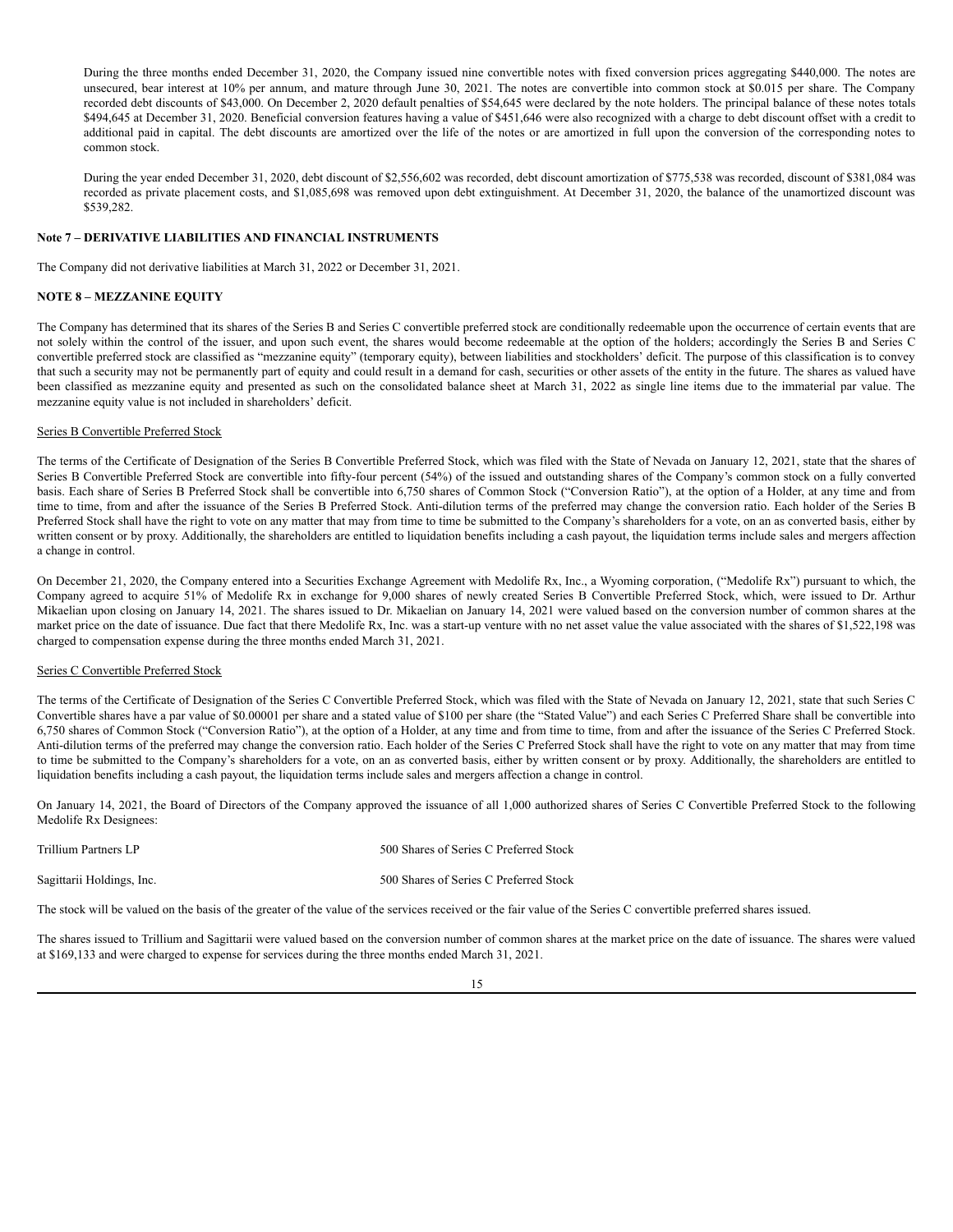#### **NOTE 9 – STOCKHOLDERS' DEFICIT**

#### **Common Stock**

#### Common stock issued for cash

During the three months ended March 31, 2022, the Company did not issue any shares of common stock.

#### Common stock issued for services

During the three months ended March 31, 2022, the Company issued 39,621,756 shares of common stock to service vendors with a fair value of \$377,742. Fair value of the shares was determined based on the closing price of the Company's common stock on the date shares were granted, and recorded as stock compensation in selling, general and administrative expense.

#### Preferred Stock

#### **Series A Preferred Stock**

On April 14, 2020, the Company filed a Certificate of Designation for the Company's Series A Preferred Stock ("Series A") with the Secretary of State of Nevada designating 2,500,000 shares of its authorized preferred stock as Series A Preferred Stock, par value of \$0.001 per share. The Series A Preferred Stock is not entitled to receive any dividends or liquidation preference and are not convertible into shares of the Company's common stock. The holders of the Series A Preferred Stock, in the aggregate, have voting power equal to 51% of the total votes of all of the outstanding common and preferred stock of the Company entitled to vote. Accordingly, each share of Series A Preferred Stock shall have voting rights equal to one and one-tenth (1.1) times a fraction, the numerator of which is the shares of outstanding common stock and undesignated preferred stock of the Company and the denominator of which is number of shares of outstanding Series A Preferred Stock. With respect to all matters upon which stockholders are entitled to vote or give consent, the holders of the outstanding shares of Series A Preferred Stock shall vote with the holders of the common stock and any outstanding preferred stock without regard to class, except as to those matters on which separate class voting is required by applicable law or the Company's Articles of Incorporation.

On April 14, 2020, The Company issued 2,500,000 shares of the Series A to the Company's Chief Executive Officer in a private placement transaction. The fair value of the stock was determined to be \$465,000 as determined by a third party valuation expert, and was recorded as stock compensation.

On November 16, 2020, the Company entered into a Control Block Transfer Agreement with Eric Rice and Phillip Sands, pursuant to which, Mr. Rice agreed to transfer the 2,500,000 shares of the Series A to Mr. Sands. Mr. Rice agreed to transfer the Control Block to Phillip Sands in order to consummate the Company's transition into a holding company, without requiring the Company to further dilute its stock through the issuance of new shares.

Phil Sands resigned as an officer and director of the Company on May 10, 2021. Simultaneously therewith, the Company executed a Control Block Transfer Agreement with Phil Sands and Arthur Mikaelian, pursuant to which, effective Mr. Sands agreed to transfer 2,500,000 shares of the Company's Series A Super Voting Preferred Stock to Dr. Mikaelian, representing a transfer of majority voting control over the Company because the holder of such 2,500,000 shares of our Series A Super Voting Preferred Stock automatically carries a vote equal to 51% on all matters submitted to a vote of the holders of our Common Stock and Preferred Stock.

#### **Series B Preferred Stock**

On December 21, 2020, the Company entered into a Securities Exchange Agreement with Medolife Rx, Inc., a Wyoming corporation, ("Medolife Rx") pursuant to which, the Company agreed to acquire 51% of Medolife Rx in exchange for 9,000 shares of newly created Series B Convertible Preferred Stock, which, were issued to Dr. Arthur Mikaelian upon closing on January 14, 2021. Dr. Mikaelian's 9,000 shares of Series B Convertible Preferred Stock are convertible into fifty-four percent (54%) of the issued and outstanding shares of the Company's common stock on a fully converted basis.

#### **Series C Convertible Preferred Stock - Description**

The terms of the Certificate of Designation of the Series C Convertible Preferred Stock, which was filed with the State of Nevada on January 12, 2021, state that such Series C Convertible shares have a par value of \$0.00001 per share and a stated value of \$100 per share (the "Stated Value") and each Series C Preferred Share shall be convertible into 6,750 shares of Common Stock ("Conversion Ratio"), at the option of a Holder, at any time and from time to time, from and after the issuance of the Series C Preferred Stock; provided that, for a period of twenty for (24) months from the Issuance Date, if the Company issues shares of common stock, including common stock as the result of the purchase, exercise or conversion of outstanding derivative or convertible securities (or securities, including any derivative securities, containing the right to purchase, exercise or convert into shares of common stock) (the "Dilution Shares") such that the outstanding number of shares of common stock on a fully diluted basis shall be greater than one hundred twelve million five hundred thousand (112,500,000) shares (inclusive of conversions of Series C Preferred Stock at the Conversion Ratio immediately above), then the Conversion Ratio for the Series C Preferred Stock then outstanding and unconverted as of the date the Dilution Shares are issued shall be adjusted to equal the Conversion Ratio multiplied by a fraction, the numerator of which shall be the number of shares outstanding on a fully diluted basis after the issuance of the Dilution Shares, and the denominator shall be one hundred twelve million five hundred thousand (112,500,000). Subject to the beneficial ownership limitations of 9.99%, set forth in Section 5 (b) of the attached Series C Convertible Preferred Stock Certificate of Designation, each holder of the Series C Preferred Stock shall have the right to vote on any matter that may from time to time be submitted to the Company's shareholders for a vote, on an as converted basis, either by written consent or by proxy.

On January 14, 2021, the Board of Directors of the Company approved the issuance of all 1,000 authorized shares of Series C Convertible Preferred Stock to the following Medolife Rx Designees:

| Trillium Partners LP      | 500 Shares of Series C Preferred Stock |
|---------------------------|----------------------------------------|
| Sagittarii Holdings, Inc. | 500 Shares of Series C Preferred Stock |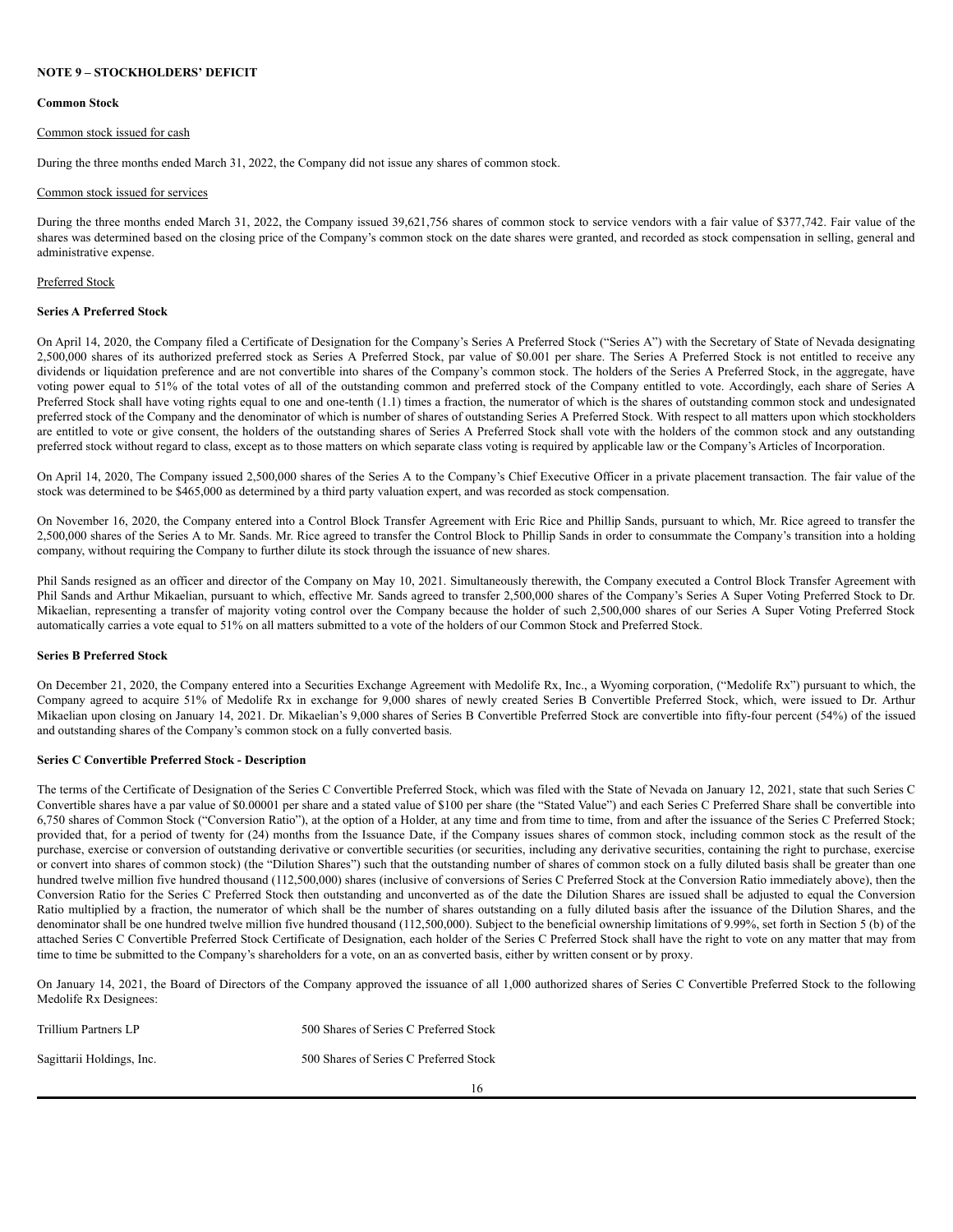The stock will be valued on the basis of the greater of the value of the services received or the fair value of the Series C convertible preferred shares issued.

#### Restricted common stock

In 2019, the Company agreed to issue 8,000,000 shares of the Company's common stock with vesting terms to Arthur Mikaelian. 1,000,000 shares vested immediately, and the balance of 7,000,000 shares vest 625,000 shares per quarter over 2.8 years. The Company accounts for the share awards using a graded vesting attribution method over the requisite service period, as if each tranche were a separate award. During the three months ended March 31, 2022 and 2021, total share-based expense recognized related to vested restricted shares totaled \$-0- and \$382,544, respectively. At March 31, 2022, there was \$48,867 of unvested compensation related to these awards that will be amortized over a remaining vesting period of approximately six months thru March 2022.

The following table summarizes restricted common stock activity for the three months ended March 31, 2022:

|                                      | Number of shares | Fair value of shares |
|--------------------------------------|------------------|----------------------|
| Non-vested shares, December 31, 2021 | 1,375,000        | 48,867               |
| Granted                              | -                |                      |
| Vested                               | (625,000)        | (48, 867)            |
| Forfeited                            |                  |                      |
| Non-vested shares, March 31, 2022    | 750,000          |                      |

As of March 31, 2022, no shares have been issued and 5,375,000 vested shares are included in shares to be issued on the accompanying financial statements

#### Common stock issued in conversion of convertible notes payable

During the three months ended March 31, 2022, the Company issued 66,979,631 shares of common stock to holders of convertible notes upon the conversion of convertible notes payable and accrued interest valued at \$517,895.During the three months ended March 31, 2021, the Company issued 14,665,778 shares of common stock to holders of convertible notes upon the conversion of convertible notes payable and accrued interest valued at \$396,458.

#### Stock Options

During the three months ended March 31, 2022 and 2021, the Company did not recognize any compensation expense relating to vested stock options.

During the three months ended March 31, 2022, the Company did not issue any options. In April 2020, the Company issued options exercisable into 300,000 shares of common stock which vested immediately. The options have an exercise price of \$0.14 per share, and expire in 10 years. The total fair value of these options at grant date was approximately \$30,000, which was determined using the Black-Scholes-Merton option pricing model with the following average assumption: stock price \$0.14 per share, expected term ranging from five years, volatility 236%, dividend rate of 0% and risk-fee interest rate of 0.17%.

The risk-free interest rate is based on the U.S. Treasury yield curve in effect at the time of measurement corresponding with the expected term of the share option award; the expected term represents the weighted-average period of time that share option awards granted are expected to be outstanding giving consideration to vesting schedules and historical participant exercise behavior; the expected volatility is based upon historical volatility of the Company's common stock; and the expected dividend yield is based on the fact that the Company has not paid dividends in the past and does not expect to pay dividends in the future.

As of March 31, 2022, the amount of unvested compensation related to stock options was approximately \$22,000 which will be recorded as an expense in future periods as the options vest.

A summary of stock option activity during the three months ended March 31, 2021:

|                                             |                   | Weighted Average      | Contractual   |
|---------------------------------------------|-------------------|-----------------------|---------------|
|                                             | Number of options | <b>Exercise Price</b> | Life in Years |
| Options Outstanding as of December 31, 2021 | 775,000           | 0.10                  | 6.0           |
| Granted                                     |                   | 0.11                  | 10.0          |
| Exercised                                   |                   |                       |               |
| Forfeited                                   |                   |                       |               |
| Options Outstanding as of March 31, 2022    | 775,000           | 0.11                  | 6.5           |
| Options Exercisable as of March 31, 2021    | 975,814           | 0.10                  | ے ۔ ب         |

At March 31, 2021, the options outstanding had no intrinsic value.

#### **NOTE 10 – RELATED PARTY TRANSACTIONS**

On December 21, 2020, the Company entered into a Securities Exchange Agreement with Medolife Rx, Inc., a Wyoming corporation, ("Medolife Rx") pursuant to which, the Company agreed to acquire 51% of Medolife Rx from entities controlled by Arthur G. Mikaelian, Ph.D. in exchange for 9,000 shares of newly created Series B Convertible Preferred Stock. Prior to this transaction, Dr. Mikaelian was a consultant and shareholder in the Company (See Notes 4 and 10). On January 14, 2021, the Company completed the acquisition of 51% of Medolife. At December 31, 2020 and through January 14, 2021, Medolife Rx had nominal assets, liabilities, and operations. During December 2021, the Company advanced \$235,000 to Medolife Rx in anticipation of the closing of the acquisition transaction. The funds were used to pay certain expenses on behalf of the Company. At December 31, 2020, the balance of the advance was \$134,704 and presented as deferred charges-related party. In connection with the acquisition of 51% of Medolife Rx, Dr. Mikaelian was appointed as a member of the Board of Directors of the Company, and also appointed to serve as the Company's Chief Executive Officer, a role which Dr. Mikaelian assumed on January 14, 2021.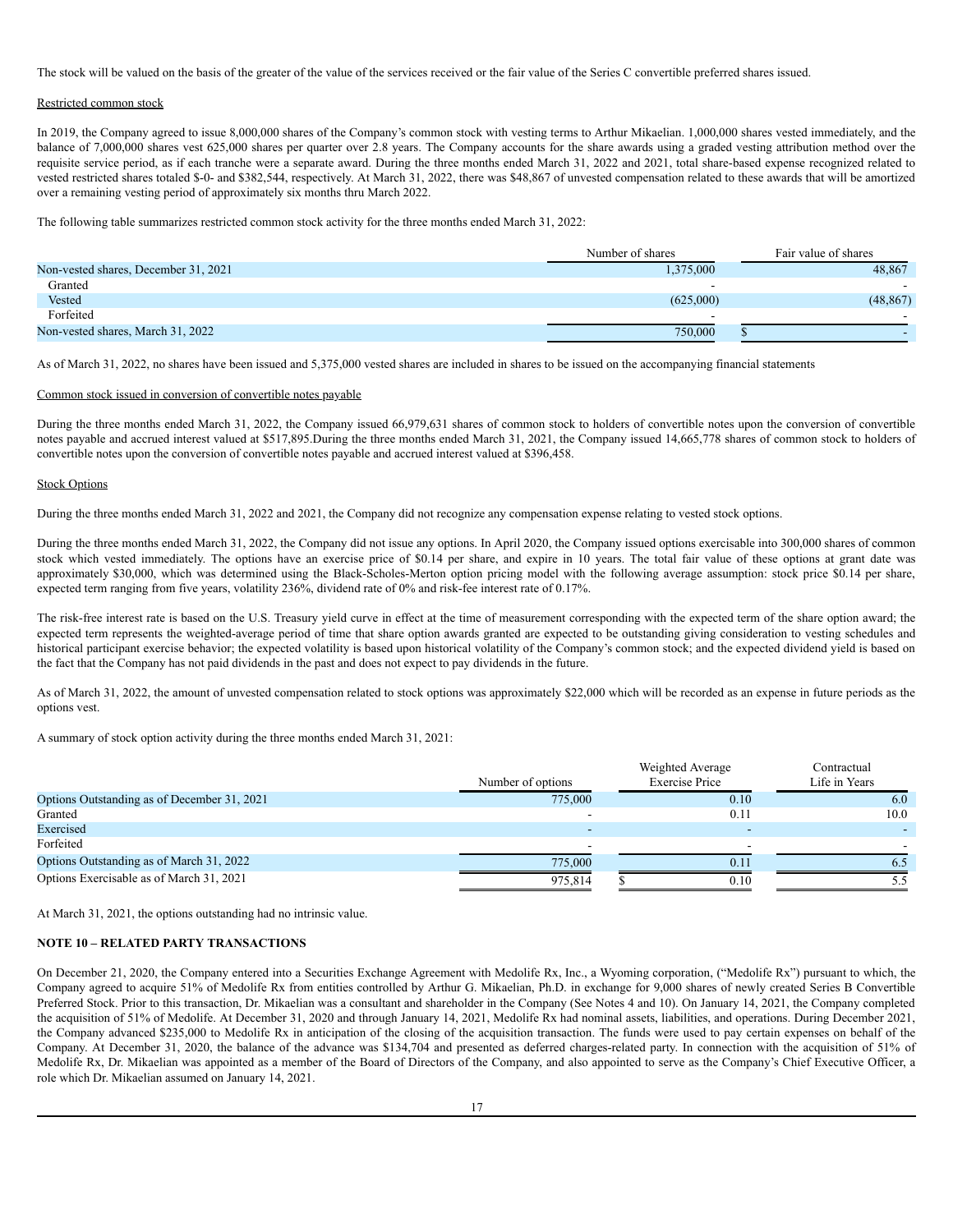The Company has an agreement with Dr. Mikaelian in consideration of the Company's exclusive use of patented technology developed by Dr. Mikaelian. Pursuant to the agreement, as amended, the Company shall pay a royalty of 25% of all the net income from the sale of licensed products, as defined with a minimum royalty of \$35,000 per month payable in cash or common stock of the Company. In addition, the Company agreed to issue 8,000,000 shares of the Company's common stock with vesting terms to the individual (see Note 10). During the year ended December 31, 2020 and 2019, the Company recognized royalty expenses of \$420,000 and \$343,300, respectively.

On November 15, 2020, the Company entered into an interim compensation agreement with Mr. Phillip Sands providing for monthly compensation of \$8,000 commencing December 1, 2020 until March 1, 2021.

On November 16, 2020, the Company entered into a Control Block Transfer Agreement with Eric Rice and Phillip Sands, pursuant to which, Mr. Rice agreed to transfer 2,500,000 shares of the Company's Series A Super Voting Preferred Stock to Mr. Sands, representing a transfer of majority voting control over the Company because the holder of such 2,500,000 shares of our Series A Super Voting Preferred Stock automatically carries a vote equal to 51% on all matters submitted to a vote of the holders of our Common Stock and Preferred Stock. Mr. Rice agreed to transfer the Control Block to Phillip Sands in order to consummate the Company's transition into a holding company (transition phase), without requiring the Company to further dilute its stock through the issuance of new shares.

For the three months ended March 31, 2021, the Company recorded revenue of \$198,800 from a company controlled by a family member of the Company's CEO. During the year ended, the related accounts receivable balance was zero, with \$69,500 having been collected and the remaining balance of \$129,300 written off to bad debts.

During the three months ended March 31, 2022, the Company recorded administrative expenses of \$86,683 to a company controlled by Mr. Mikaelian.

#### **NOTE 11 – COMMITMENTS AND CONTINGENCIES**

#### COVID-19

During the period ended March 31, 2022, the COVID-19 pandemic has impacted our operating results and the Company anticipates a continued impact for the balance of the year. In addition, the pandemic may cause reduced demand for our products if, for example, the pandemic results in a recessionary economic environment which negatively effects the consumers who purchase our products. The Company monitors guidance from federal, state, and local public health authorities, and has implemented health and safety precautions and protocols in response to these guidelines. The extent of the impact of the COVID-19 pandemic has had and will continue to have on the Company's business is highly uncertain and difficult to predict and quantify at this time.

Contingencies include obligations for lease agreements, including an abandoned lease space discussed at Note 5, along with the Company current lease for its headquarters office, also discussed in Note 5.

It is management's opinion that there are no material contingent liabilities that are not disclosed in the financial statements and footnote disclosures as of March 31, 2022.

## **NOTE 12 – SUBSEQUENT EVENTS**

Common Stock Issued

Between January 1, 2022 and May 19, 2022, the Company issued the 8,000,000 shares to Dr. Arthur Mikaelian.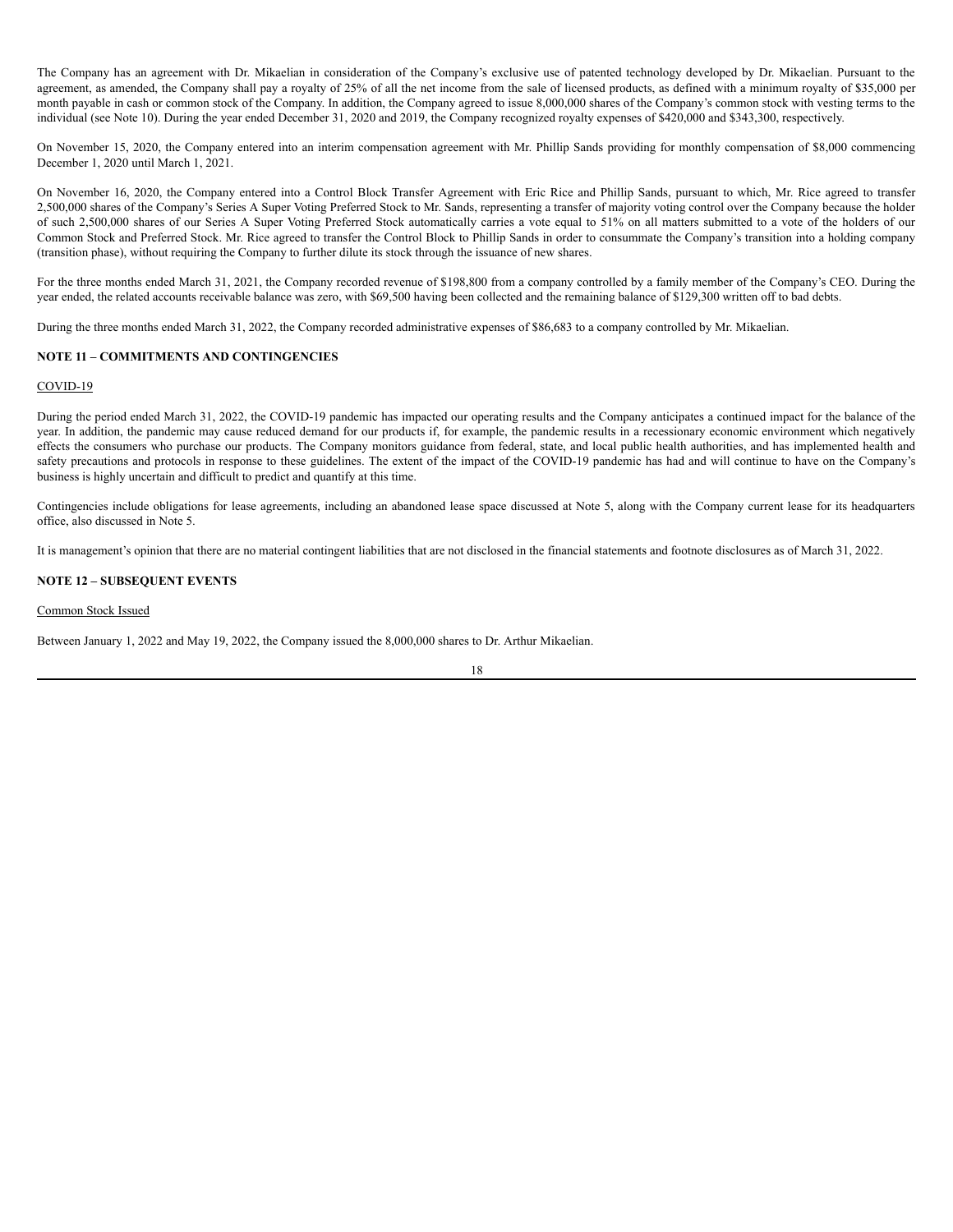#### <span id="page-18-0"></span>**Item 2. Management's Discussion and Analysis of Financial Condition and Results of Operations.**

This form 10-Q contains certain forward-looking statements within the meaning of the Private Securities Litigation Reform Act of 1995. For this purpose any statements contained in this Form 10-O that are not statements of historical fact may be deemed to be forward-looking statements. Without limiting the foregoing, words such as "may", "will", "expect", "believe", "anticipate", "estimate" or "continue" or comparable terminology are intended to identify forward-looking statements. These statements by their nature involve substantial risks and uncertainties, and actual results may differ materially depending on a variety of factors, many of which are not within our control. These factors include by are not limited to economic conditions generally and in the industries in which we may participate; competition within our chosen industry, including *competition from much larger competitors; technological advances and failure to successfully develop business relationships.*

This discussion contains forward-looking statements that reflect our plans, estimates and beliefs. Our actual results may differ materially from those anticipated in these *forward-looking statements.*

#### **Overview**

Medolife Rx, Inc. is a global biotechnology company with operations in clinical research, manufacturing, and consumer products. Medolife Rx was created through the merger of Medolife, a private company founded by Dr. Arthur Mikaelian, who pioneered the unlaying polarization technology, and Quanta, Inc., a direct-to-consumer wellness product portfolio company. The Company's lead clinical development programs include Escozine®, a proprietary formulation consisting of small molecule peptides derived from Rhopalurus princeps scorpions, which is amplified by the Company's polarization technology and is being researched as a treatment of various indications, including COVID-19 and cancer. The Company intends to pursue product registration and drug approval in multiple countries.

With its line of AELIA brand products, Medolife manufactures and distributes consumer wellness products in areas such as pain relief, beauty, and general wellness. AELIA products are designed using Dr. Mikaelian's polarization technology, which applies advances in quantum biology to increase the potency of active ingredients. Ultimately, Medolife's mission is to deliver better, more effective ingredients to elevate product efficacy, reduce waste, and facilitate healthier, more sustainable consumption.

Beyond its own clinical and consumer applications, the polarization technology used by Medolife and its subsidiaries has many potential applications. From potentiating bioingredients, to producing more-effective carbon-trapping plants, to transformative anti-aging solutions, Medolife could have the opportunity to upend how commercial and pharmaceutical products are made and increase their benefits, while decreasing their chemical concentration.

## **Our Company History**

The company was founded in Nevada as Freight Solution, Inc. in 2016.

On June 5, 2018, we underwent a change of control. In connection with the change of control, our board of directors and officers was reconstituted through the resignation of Shane Ludington as Chairman, Chief Executive Officer, Chief Financial Officer, Secretary and Treasurer of the Registrant and the appointment of Mr. Eric Rice as Chairman, Chief Executive Officer and Chief Financial Officer and Mr. Jeffrey Doiron as President and Chief Operations Officer.

On June 6, 2018 we formed a wholly owned subsidiary, Quanta Acquisition Corp. in the state of California, and executed an Agreement of Merger and Plan of Reorganization, with Bioanomaly, Inc., a California corporation, d/b/a Quanta and Quanta Acquisition Corp., a California corporation and our wholly-owned subsidiary. Pursuant to the terms of the Merger Agreement, Quanta Acquisition Corp. merged with and into Quanta in a statutory reverse triangular merger with Quanta surviving as a wholly owned subsidiary. Following the merger, we adopted our business plan.

On June 6, 2018, we cancelled 15,000,000 shares of common stock acquired through the change in control transaction. As consideration for the merger, we agreed to issue the shareholders of Quanta an aggregate of 21,908,810 shares of our common stock, par value \$0.001 per share. Freight Solution shareholders retained 6,500,000 shares of common stock, which represented 23% of our issued and outstanding stock following the merger.

Simultaneously with the merger, we accepted subscriptions for 6,500,000 shares of common stock in a private placement offering at a purchase price of \$0.20 per share for an aggregate offering amount of \$1,300,000. We also issued two non-affiliated investors warrants to purchase 3,000,000 shares of our common stock at an exercise price of \$0.30 per share expiring in four years.

Following the consummation of the merger, Quanta shareholders beneficially owned approximately 63% of our issued and outstanding common stock.

On July 11, 2018 the State of Nevada approved our name change from Freight Solution, Inc. to Quanta, Inc.

On April 14, 2020, we issued to Eric Rice, our former Chairman, Chief Executive Officer and Chief Financial Officer, 2,500,000 shares of a newly created class of preferred stock, Series A Preferred Stock.

On November 16, 2020, the Company entered into a Control Block Transfer Agreement with Eric Rice and Phil Sands, pursuant to which, Mr. Rice agreed to transfer 2,500,000 shares of the Company's Series A Super Voting Preferred Stock to Mr. Sands, representing a transfer of majority voting control over the Company because the holder of such 2,500,000 shares of our Series A Super Voting Preferred Stock automatically carries a vote equal to 51% on all matters submitted to a vote of the holders of our Common Stock and Preferred Stock. On November 16, 2020, the Company entered into a Share Cancellation Agreement with Eric Rice, holder of 18,030,032 shares of QNTA Common Stock, pursuant to which Mr. Rice agreed to cancel 17,030,032 shares (16,951,432 shares were cancelled December 29, 2020), and to retain ownership of 1,000,000 shares of Common Stock.

On December 21, 2020, the Company entered into a Securities Exchange Agreement with Medolife Rx, Inc., a Wyoming corporation, ("Medolife") pursuant to which, the Company agreed to acquire 51% of Medolife in exchange for 9,000 shares of newly created Series B Convertible Preferred Stock. On January 14, 2021, we completed our acquisition of 51% of Medolife and Medolife's founder, Arthur Mikaelian, PhD, a member of our Board of Directors, officially replaced Phil Sands as our Chief Executive Officer. Phil Sands resigned as an officer and director of the Company on May 10, 2021. Simultaneously therewith, the Company executed a Control Block Transfer Agreement with Phil Sands and Arthur Mikaelian, pursuant to which, effective Mr. Sands agreed to transfer 2,500,000 shares of the Company's Series A Super Voting Preferred Stock to Dr. Mikaelian, representing a transfer of majority voting control over the Company because the holder of such 2,500,000 shares of our Series A Super Voting Preferred Stock automatically carries a vote equal to 51% on all matters submitted to a vote of the holders of our Common Stock and Preferred Stock. Mr. Sands agreed to transfer the Control Block to Arthur Mikaelian in exchange for 3,000,000 shares of the Company's Common Stock, and for the payment of \$22,500 in accrued salary, as well as the payment of health insurance benefits through January of 2022.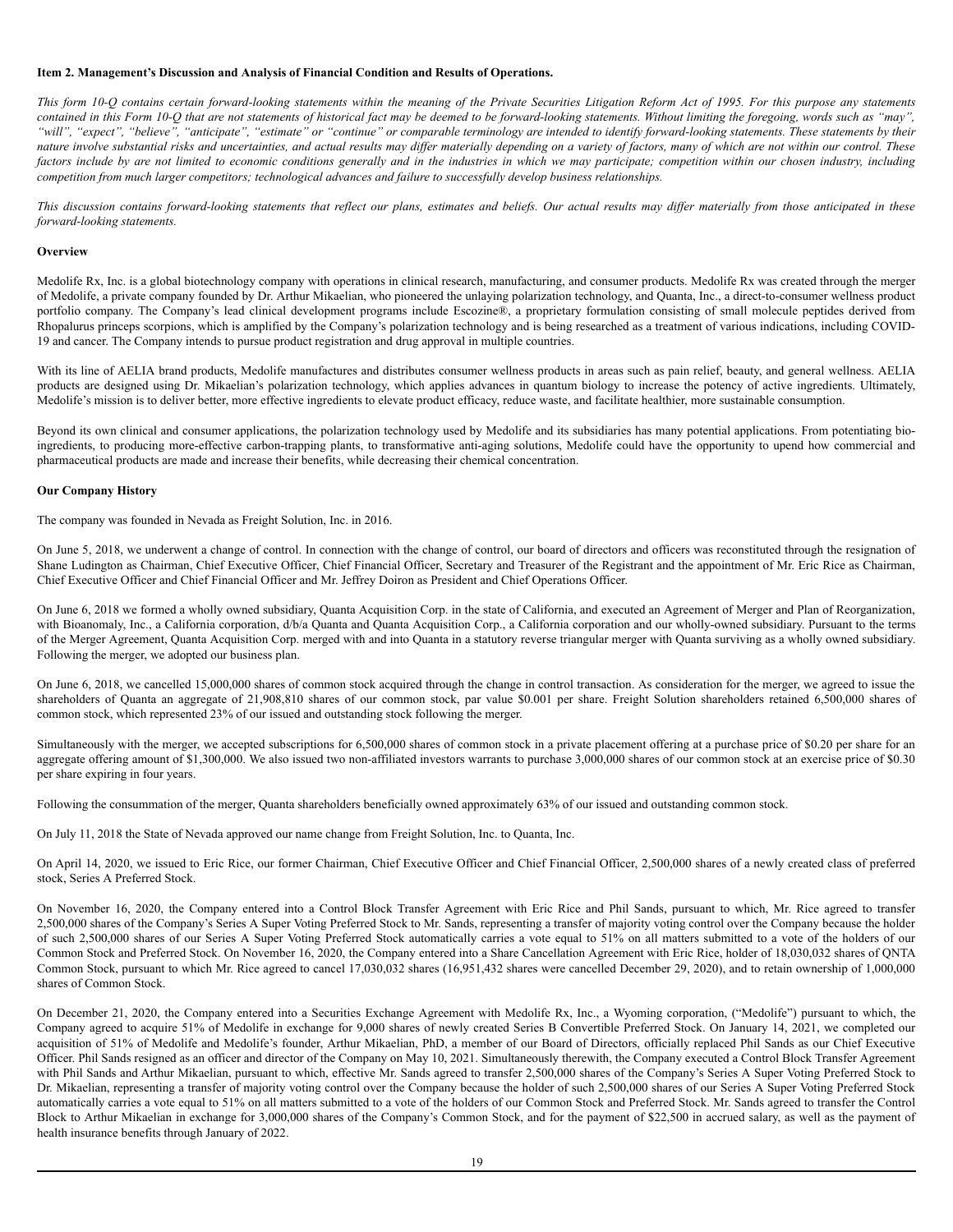Medolife provides contract research services. The Company focuses on research, development, and production of pharmaceutical-grade products, as well as clinical evidencebased nutraceuticals utilizing patented polarization technology. Medolife Rx serves clients in the United States.

In 2007, Medolife began its venom-to-drug research and development concept. In 2008, Medolife identified the Rhopalurus princeps scorpion species, which are endemic to the Dominican Republic, as a possible candidate. The company entered into an agreement with the local Ministry of Environment and Natural Resources to investigate the anticancer properties of scorpion venom peptides. The Company's research confirmed the anticancer properties of the peptide. That same year, Medolife registered its product, Escozine, in the Dominican Republic due to the prime material and preliminary studies originating from Dominican Republic. Escozine was registered under Sanitary Registry Number PN2010-0244 as an anti-tumoral alternative medicine in the Dominican Republic, which allowed the company to perform clinical studies and observations in the country.

Quanta, which entered the CBD pain-relief rub market ("Muscle Rub"), is the first in a series of products to emerge from our labs. At the heart of its well-documented effectiveness is our proprietary "polarization" process, which uses electromagnetic force to markedly enhance bioactivity at the molecular level—a polarized ingredient creates stronger bonds with the body's receptors providing higher bioavailability. The company believes this natural solution has nearly limitless applications in the world of plantbased consumer products.

In early 2020, the company was preparing to apply to the FDA to initiate the approval process for Escozine as an orphan drug for pancreatic cancer. The Weinberg Group was hired as our regulatory compliance consultants for the FDA application and guidelines.

As the COVID-19 pandemic spread during the Spring of 2020, Medolife studied the scorpion venom peptide as a potential COVID-19 drug treatment and began confirming its antiviral properties. The company applied to the FDA as a Pre-Investigational New Drug (PIND), which opened PIND #150335. For PIND Submission and Clinical Trial Strategy in the United States and the Dominican Republic, Medolife has contracted Affinity Bio Partners as a consulting firm on FDA regulatory matters.

In August of 2020, Medolife initiated clinical studies at the Cruz Jiminian Clinic (Clinica Cruz Jiminian) in Santo Domingo, Dominican Republic, which is a clinic with a license allowing them to treat COVID-19 patients. The study included 450 COVID-19 patients. The observation contained more female than male patients, with 252 female and 198 male participants. Out of 450 participants, there was an even spread among the age groups, with a higher number in the 41-to-50-year-old group.

## **EFFICACY STUDY.**

Escozine was used as a 3-pillar treatment: a Therapeutic, a Palliative, and a Preventative.

#### **Therapeutic**

- Escozine was used as a monotherapy
- All therapeutic participants were tested COVID-19 positive prior to observation.
- 100% of patients were discharged with a negative COVID-19 test result within 7 to 10 days of treatment with Escozine.

**Conclusion:** Within 4-5 days, all COVID-19 patients using Escozine tested negative for the virus, indicating Escozine eliminated the COVID-19 virus or accelerated recovery.

#### **Palliative**

- COVID-19 positive patients report a dramatic decrease of symptoms within 2-4 days of Escozine treatments. The World Health Organization Quality of Life ("WHOQOL") Bref quality of life questionnaire by the World Health Organization (WHO) was used since July 2020 to evaluating symptoms in patients, including:
	- Shortness of breath
	- Pain
	- Fatigue
	- Headache
	- Loss of taste
	- Fever
	- Loss of smell (anosmia)

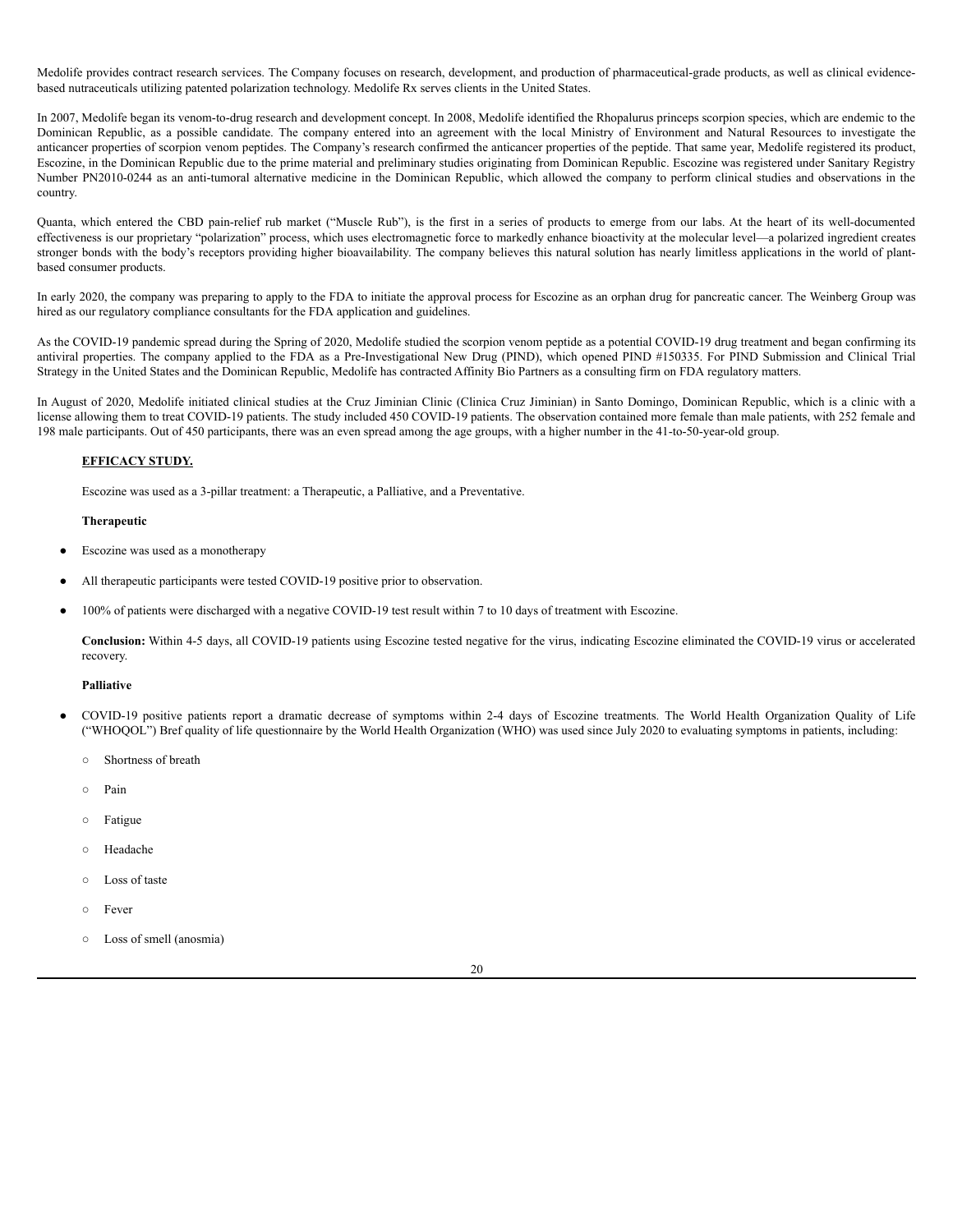**Conclusion**: All participants reported significant improvement on all their COVID-19-related symptoms within 5 days, indicating that Escozine can be used to treat the symptoms of COVID-19.

#### **Preventative**

- Transmission of virus to treating physicians and nurses of COVID-19 patients is inhibited upon administering Escozine.
- Substantial reduction in infectability and spread of the SARS-CoV-2 virus.

**Conclusion**: All hospital workers remained healthy during the clinical observation while taking Escozine, indicating that Escozine can be used as a preventative measure for COVID-19. The preventative capabilities require additional study.

## **SAFETY STUDY.**

To verify the safety of using Escozine, patients were tested before and after treatment for:

- Hematology
- Clinical chemistry (Kidney and Liver function tests, Enzymes, Glucose, Calcium and Phosphorus)
- Urine
- CD4/CD8

**Conclusion:** No toxic response was observed in 100% of patients and no side-effects were reported, indicating that Escozine is safe to use for COVID-19 patients.

## **ADDITIONAL FINDINGS.**

During the clinical study, Medolife observed that Escozine prevents Acute Kidney Injury (AKI) caused by COVID-19:

- During the clinical study, no deaths occurred.
- 40% of the monitored COVID-19 patients who were administered Escozine, had serum creatinine that was higher than normal, indicating AKI before Escozine administration.
- After Escozine administration, most of the patient's creatinine concentrations dropped or did not change.
- Overall, the frequency of patients that developed normal creatinine levels after Escozine administration was statistically significant ( $p$ <0.05).
- Medolife has received a new reply from the FDA on their latest submission of requested data. In the reply, the FDA:
- Stated that they acknowledge the Company's clinical trial as an informal proof-of-concept study
- Laid out very specific guidelines for the next steps required by the regulatory body in order to garner approval for Escozine as a treatment for COVID-19, in which the FDA requested:
	- Pharmacokinetic (PK) study, which Medolife has initiated in the United Kingdom.
	- DNA toxicology study, for which Medolife is negotiating with a GLP certified laboratory in the United States.
	- Additional Chemistry, Manufacturing and Controls (CMC) data from Medolife's contract manufacturer, CURE Pharmaceutical Corporation.

#### **R&D Expenses related to Escozine.**

Over the last 24 months, the company has spent more than \$533,000 on research and development related to Escozine as both a treatment of cancer and for COVID-19.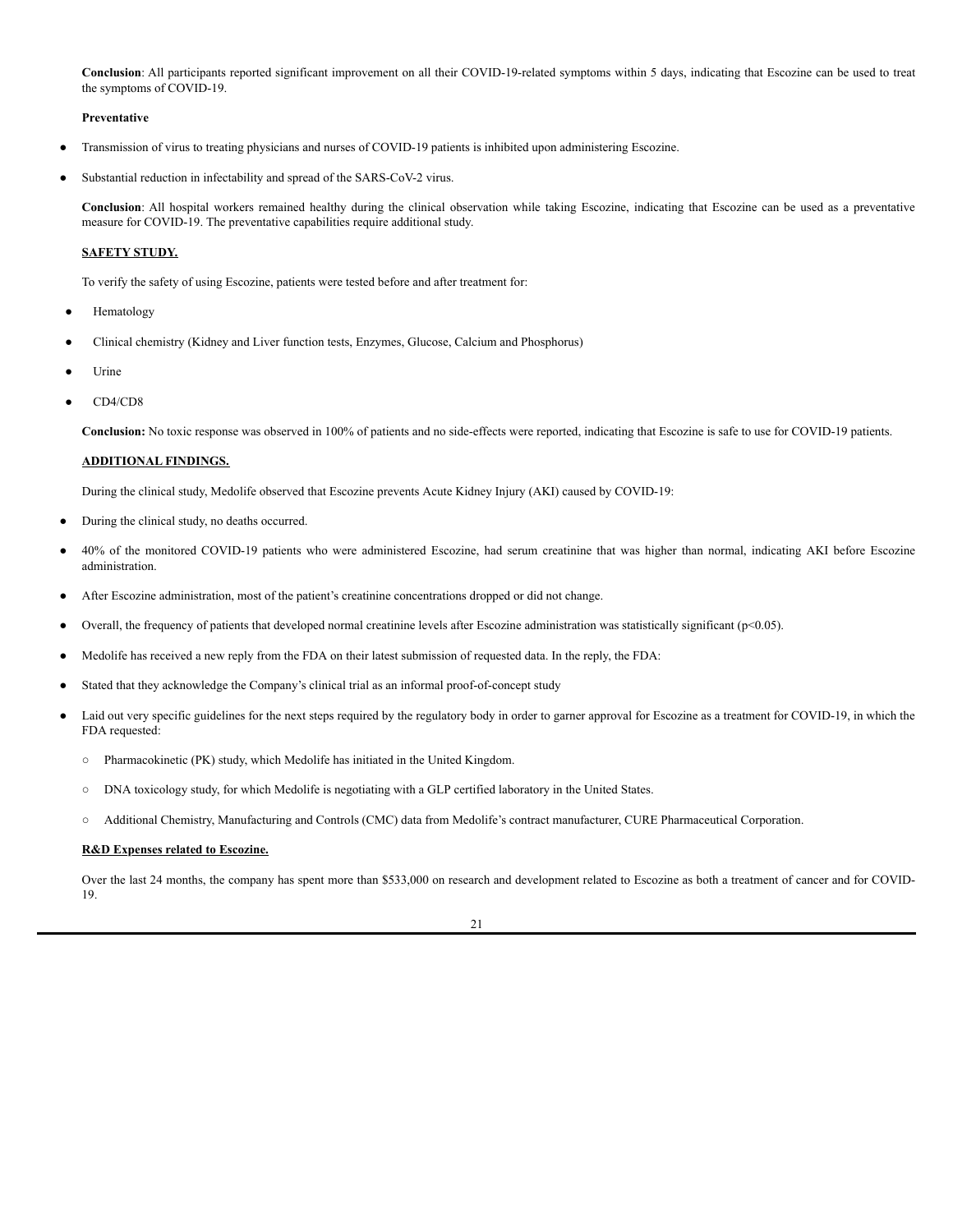#### **Quanta Basics**

Quanta and its subsidiary Medolife are cutting-edge technology platform whose patented, proprietary technology harnesses advances in quantum biology to increase the potency of active ingredients. Currently, the company supports product formulations in cancer and COVID-19 treatments, as well as pain management, anti-inflammation, skincare, agriculture, nutritional supplements, and plant-based consumables. Ultimately, the company's mission is to deliver better, more effective ingredients to elevate product efficacy, reduce waste and facilitate healthier, more sustainable consumption.

The established resonance theory behind the company's polarization process has many potential applications. From potentiating bio-ingredients to produce more-effective carbon-trapping plants to transformative anti-aging solutions the company's technology has the opportunity to upend how commercial products are made and the benefits from them. Already we see multi-trillion-dollar global industries benefiting from the company's technology.

Our proof of concept, the company's market-leading CBD pain-relief rub ("Muscle Rub"), is only the first in a series of paradigm shift products to emerge from our labs. At the heart of its well-documented effectiveness is our proprietary "polarization" process, which uses electromagnetic force to markedly enhance bioactivity at the molecular level—a polarized active ingredient is more soluble and creates stronger bonds with the body's receptors. This allows us to enhance ingredients so they work faster and more powerfully without the use of chemical by-products or cellular penetration. the company believes this natural solution has nearly limitless applications in the world of plant-based consumer products.

The company is involved in ambitious projects that we believe will reshape the next wave of climate science, sustainability, nutrition, and more. Having harnessed the technology of the future, the company is dedicated to bringing tomorrow's health and wellness solutions to the billions in need today.

#### **Discovery Synopsys**

Using our product development process and business-to-business and direct-to-consumer sales approaches as a benchmark for future business, we developed the Quanta business model. The company believes that its technology unique ability to strengthen ingredients renders them more potent without added chemicals or penetrating cells means Quanta is in a first-of-its-kind position in the market. As the world's first company focused on Quantum Biology we sit in a strong, but unique position in the market.

Upcoming products and ventures will be designed to achieve or surpass this level of consumer benefit and uptake.

#### **Quanta Business Model in 3 P's: Potentiation, Partners, and Profits**

After two years we believe the best possible model for the long-term success of the company is collaborating with best-in-class partners through joint ventures for new verticals, products, and research. These joint ventures may involve a jointly owned special purpose entity or they may be entirely based on contractual obligations.

The unique ability to increase the ingredient and product performance opens the doors for major opportunities. Higher performing ingredients mean less is needed to make a strong impact (increased margins, increase overall efficacy). We proved this with our Muscle Rub, which uses approximately 1/3 the CBD of competing products with demonstrably improved results.

The level of potentiation delivered by Quanta allows our partners the unique ability to provide higher-performing products, lower material costs, more competitive pricing and increased profit margins. In short, our partners will be able to make better performing, more affordable products with a higher repeat purchase. This is true disruption and consumer utopia.

We aim to work with groups that specialize in manufacturing, marketing, selling and distributing existing product lines that utilize ingredients we can potentiate. Partners like this facilitate efficient market delivery of joint innovations.

We believe this strategy provides greater shareholder value, enhances revenue potential, defrays upfront expenses and affords us the ability to raise capital.

Ultimately, these ventures would result in licensing out our technology to other reputable brands and companies to create co-branded products whereas the term "Powered by Quanta" becomes as recognized as "Intel Inside."

#### **We believe this type of partnership will afford a company Quanta partners with:**

- Development of emerging products with cutting edge ingredients.
- A product line with a true point of differentiation.
- New SKUs with an increased margin.
- Decreased cost of goods sold.

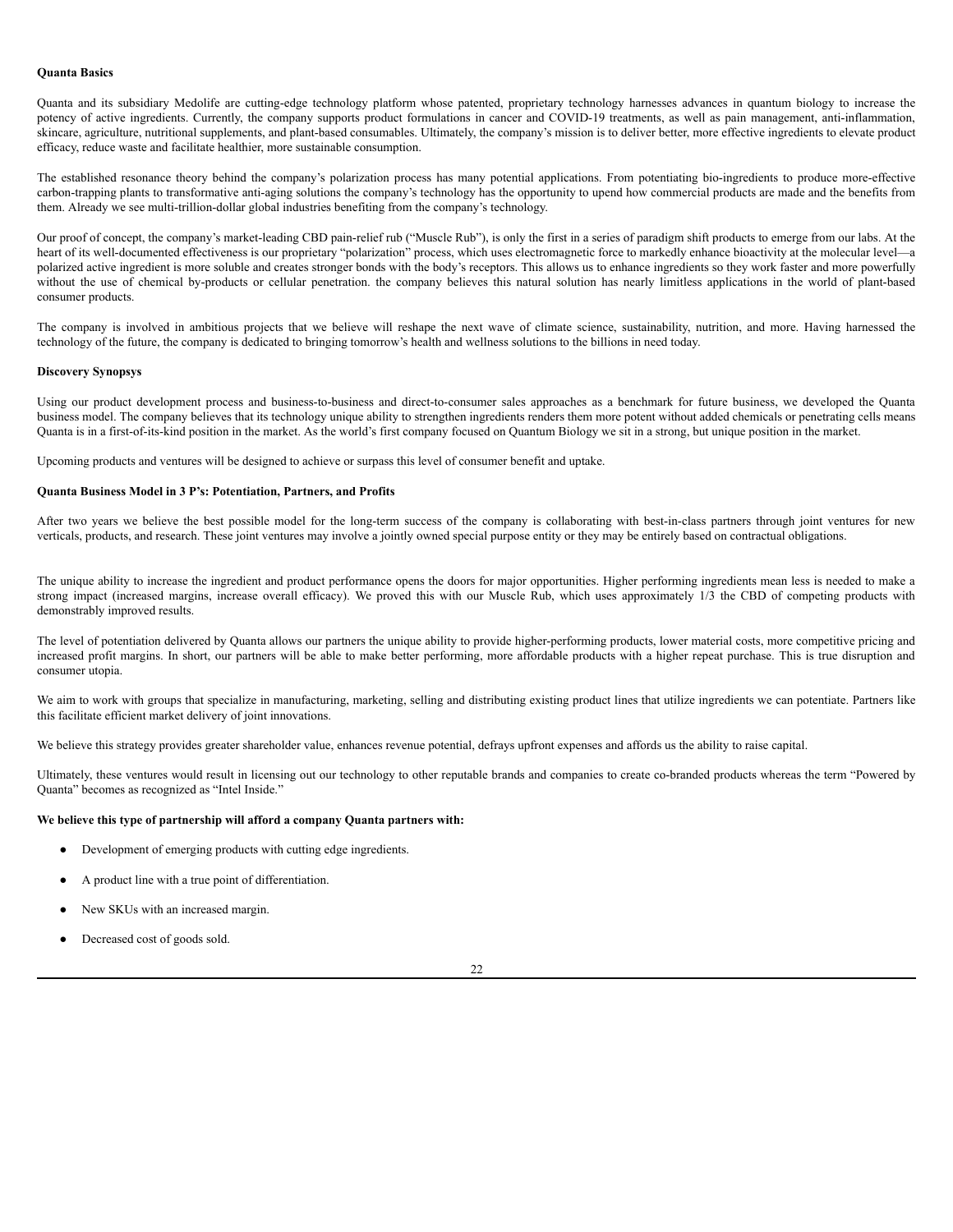#### **Simultaneously these partnerships can allow Quanta:**

- Greater brand recognition.
- Increased revenue and in turn profitability.
- Quicker timeline to more licensing opportunities because of a track record of success.
- Brand to become synonymous with improving the performance of ingredients within products.

#### **Manufacturing Partnerships -**

Quanta is currently focused on partnering with large-scale manufacturers and distributors able to produce products that meet the requirements of applicable regulations IE: Good Manufacturing Practices to fulfill orders of our own product line. This type of partnership is crucial because it will afford:

- New product development that meets certification requirements
- Much larger production scale
- Speed to market
- Increased distribution and profitability

With our licensing capabilities, Quanta believes this technology can render better, more efficacious products that cost less to create but command a higher purchase value because of polarized ingredients. This, in turn, allows companies to diversify their catalog of products while simultaneously providing them with a distinguished advantage. More efficacious ingredients.

#### **Government Regulation**

We believe we are in compliance with applicable federal, state and other regulations and that we have compliance programs in place to ensure compliance going forward. There are no regulatory notifications or actions pending.

#### **RESULTS OF OPERATIONS**

#### *Summary of Key Results*

Results of Operations for three months ended March 31, 2022 compared to the three months ended March 31, 2021.

#### *Revenue*

Net sales are comprised of wholesale sales to our retail partners and sales through our direct-to-consumer channel. Net sales in both channels reflect the impact of product returns as well as discounts for certain sales programs or promotions.

For the three months ended March 31, 2022, the Company recognized \$63,233 in net sales. For the three months ended March 31. 2022, the Company recognized \$318,807 in net sales.

#### *Expenses*

Operating expenses for the three months ended March 31, 2022 was \$859,189, including \$105,000 in research and development costs, and \$747,797 in selling, administrative, and \$6,394 in employee compensation and benefits and other costs associated with operations.

Operating expenses for the three months ended March 31, 2021 was \$3,276,524, including \$130,825 in research and development costs, and \$3,016,277 in selling, administrative, and \$129,422 in employee compensation and benefits and other costs associated with operations.

#### *Other Income (Expense)*

For the three months ended March 31, 2022, the Company recognized \$(124,831) of net other expenses.

For the three months ended March 31, 2021, the Company recognized \$(99,762) of net other expenses.

#### *Net Loss*

Net loss for the three months ended March 31, 2022 was \$942,104. Net loss for the three months ended March 31, 2021 was \$2,948,486. No provision for income taxes for either period was recorded.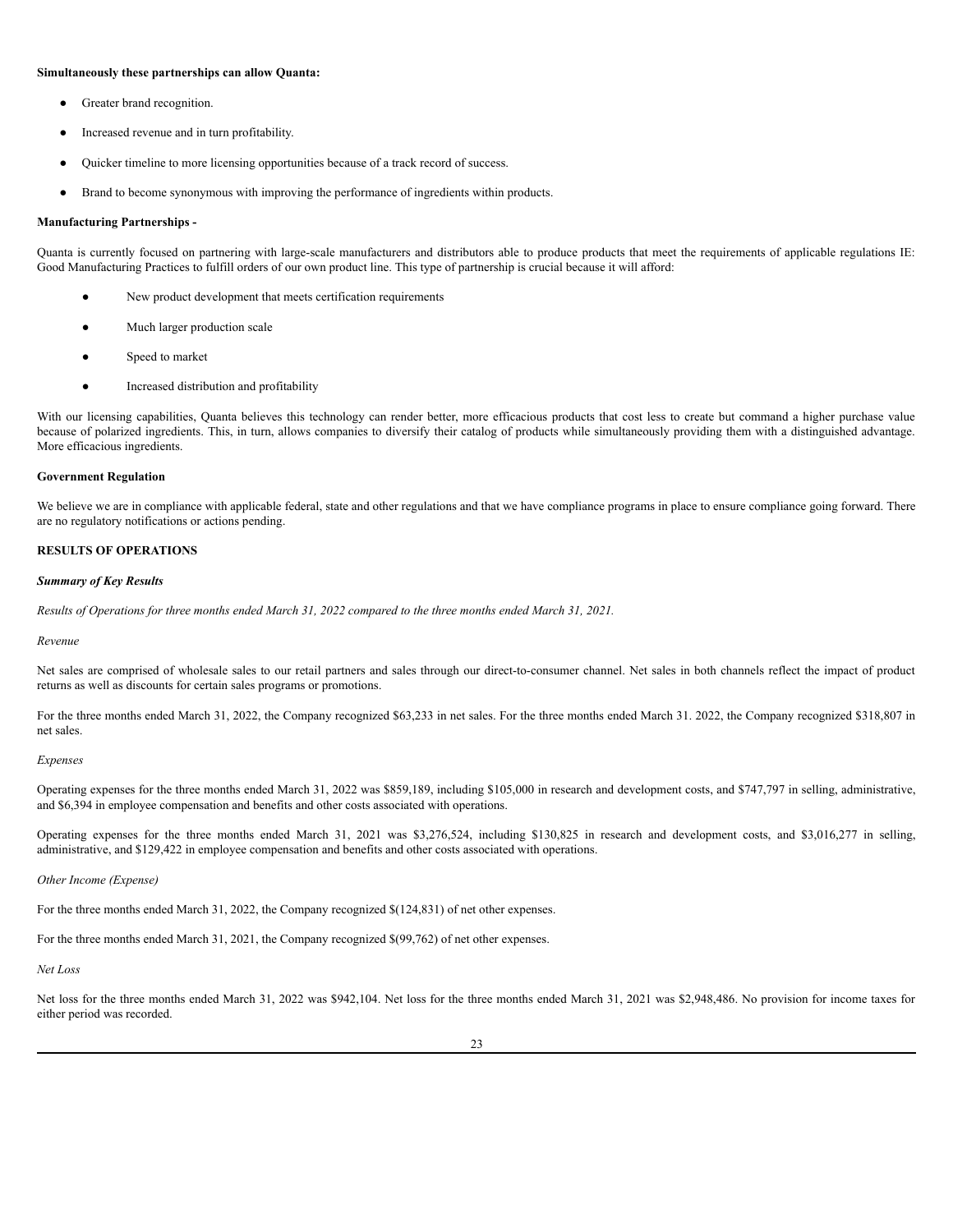#### *Going Concern*

We have yet to establish any history of profitable operations. For the three months ended March 31, 2022, the Company incurred a net loss of \$949,154 and used cash in operating activities of \$249,499, and at March 31, 2022, the Company had a working capital deficiency of \$4,560,737. These factors raise substantial doubt about our ability to continue as a going concern within one year after the date the financial statements are issued. The going concern opinion could materially limit our ability to raise additional funds through the issuance of new debt or equity securities, and future reports on our financial statements may also include an explanatory paragraph with respect to our ability to continue as a going concern.

At March 31, 2022, the Company had cash on hand in the amount of \$7,786. The Company's ability to continue as a going concern is dependent upon improving its profitability and the continuing financial support from its shareholders. Management believes the existing shareholders or external financing will provide additional cash to meet the Company's obligations as they become due. No assurance can be given that any future financing if needed, will be available or, if available, that it will be on terms that are satisfactory to the Company. Even if the Company can obtain additional financing, if needed, it may contain undue restrictions on its operations, in the case of debt financing, or cause substantial dilution for its stockholders, in the case of equity financing

#### **Critical Accounting Policies and Estimates**

Our financial statements are prepared in accordance with accounting principles generally accepted in the United States of America, or GAAP. GAAP requires us to make estimates and assumptions that affect the reported amounts in our financial statements including various allowances and reserves for accounts receivable and inventories, the estimated lives of long-lived assets and trademarks and trademark licenses, as well as claims and contingencies arising out of litigation or other transactions that occur in the normal course of business. The following summarizes our most significant accounting and reporting policies and practices:

#### Use of estimates

The preparation of financial statements in conformity with generally accepted accounting principles requires management to make estimates and assumptions that affect the reported amounts of assets and liabilities and disclosure of contingent assets and liabilities at the date of the financial statements and the reported amounts of revenues and expenses during the reporting period. Significant accounting estimates include certain assumptions related to, among others, impairment analysis of long-term assets, valuation allowance on deferred income taxes, assumptions used in valuing stock instruments issued for services, assumptions made in valuing derivative liabilities, and the accrual of potential liabilities. Actual results may differ from these estimates.

#### Revenue Recognition

*Product Sales*—Substantially all of the Company's revenue is derived from product sales. Product revenue and costs of sales are recognized when control of the products transfers to our customer, which generally occurs upon shipment from our facilities. The Company's performance obligations are satisfied at that time. The Company does not have any significant contracts with customers requiring performance beyond delivery, and contracts with customers contain no incentives or discounts that could cause revenue to be allocated or adjusted over time.

*License revenue*— Revenue from symbolic IP is recognized over the access period to the Company's IP (see Note 2).

Cost of goods sold includes direct costs and fees related to the sale of our products.

#### Stock Compensation

The Company periodically issues stock options, warrants, shares of common stock, and restricted stock unit awards, as share-based compensation to employees and nonemployees. The Company accounts for its share-based compensation in accordance with FASB ASC 718, Compensation – Stock Compensation (Topic 718). Stock-based compensation cost for employees is measured at the grant date, based on the estimated fair value of the award, and is recognized as expense over the requisite service period. Recognition of compensation expense for non-employees is in the same period and manner as if the Company had paid cash for the services.

#### Recently Issued Accounting Pronouncements

See Note 1 to the Condensed Consolidated Financial Statements

#### <span id="page-23-0"></span>**Item 3. Quantitative and Qualitative Disclosures about Market Risk.**

We are a smaller reporting company as defined in Rule 12b-2 of the Exchange Act and are not required to provide the information required under this item

#### <span id="page-23-1"></span>**Item 4. Controls and Procedures.**

## *Evaluation of Disclosure Controls and Procedures*

We conducted an evaluation under the supervision and with the participation of our management, including our Chief Executive Officer and Chief Financial Officer, of the effectiveness of the design and operation of our disclosure controls and procedures. The term "disclosure controls and procedures", as defined in Rules 13a-15(e) and 15d-15(e) under the Securities and Exchange Act of 1934, as amended ("Exchange Act"), means controls and other procedures of a company that are designed to ensure that information required to be disclosed by the company in the reports it files or submits under the Exchange Act is recorded, processed, summarized and reported, within the time periods specified in the Securities and Exchange Commission's rules and forms. Disclosure controls and procedures also include, without limitation, controls and procedures designed to ensure that information required to be disclosed by a company in the reports that it files or submits under the Exchange Act is accumulated and communicated to the company's management, including its principal executive and principal financial officers, or persons performing similar functions, as appropriate, to allow timely decisions regarding required disclosure. Based on this evaluation, our Chief Executive Officer and Chief Financial Officer concluded as of March 31, 2022 that our disclosure controls and procedures were not effective.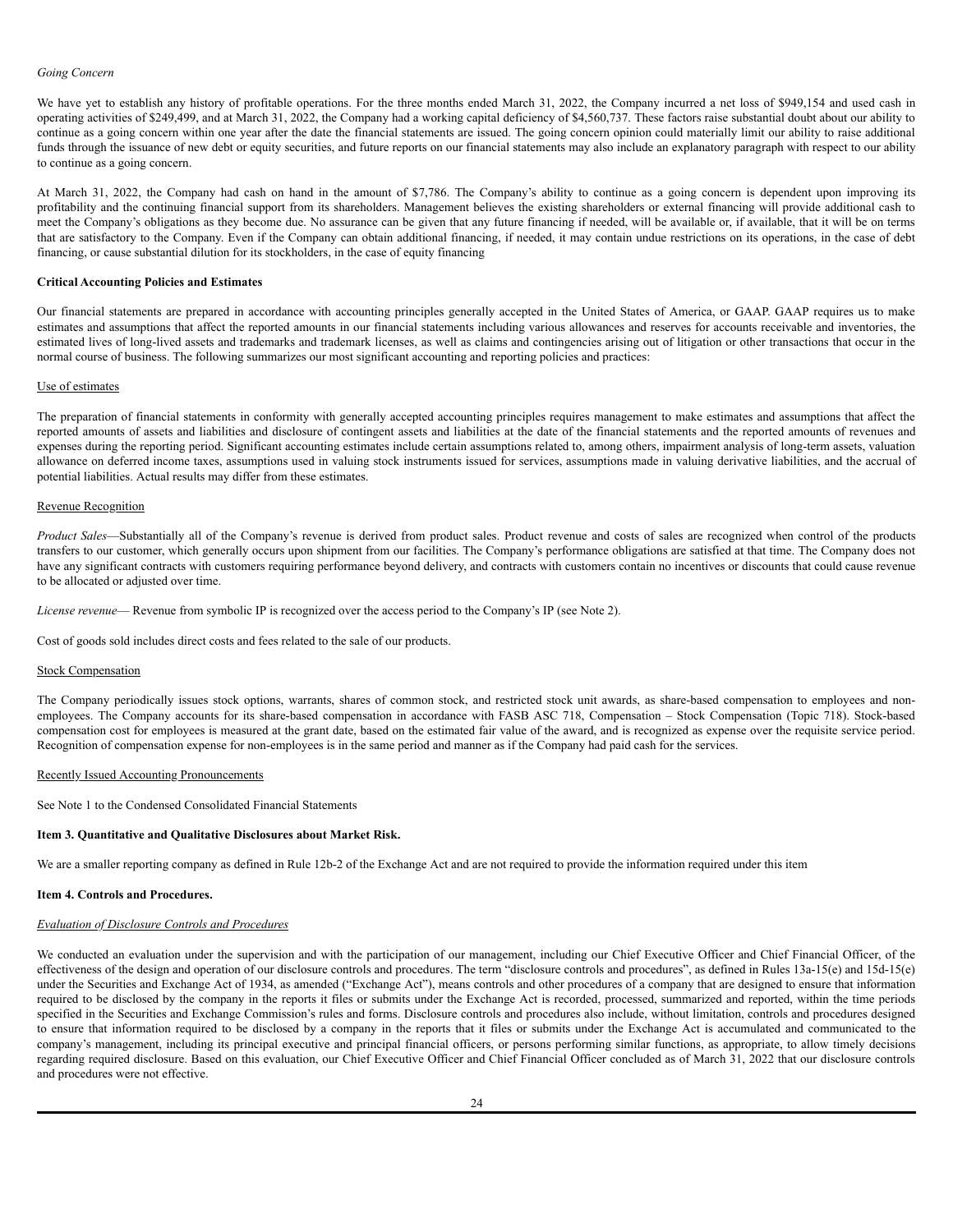We identified material weaknesses in our internal controls over financial reporting. A material weakness is a deficiency, or a combination of deficiencies, in internal control over financial reporting such that there is a reasonable possibility that a material misstatement of our financial statements will not be prevented or detected on a timely basis. The matters involving internal controls and procedures that our management considered to be material weaknesses were: (i) we had an insufficient number of personnel appropriately qualified to perform control design, execution and monitoring activities; (ii) we did not have written documentation of our internal control policies and procedures, including written policies and procedures to ensure the correct application of accounting and financial reporting with respect to the current requirements of U.S. GAAP and SEC disclosure requirements; (iii) we had ineffective controls over our financial statement close and reporting process and did not provide reasonable assurance that accounts were complete and accurate and agreed to detailed support and that reconciliations of accounts were properly performed, reviewed and approved, (iv) we did not maintain effective controls over the recording and approval of recurring and non-recurring journal entries and (v) we had inadequate segregation of duties consistent with control objectives.

#### *Changes in Internal Control over Financial Reporting*

There were no changes in internal control over financial reporting (as defined by Rules 13a-15(f) and 15d-15(f) under the Exchange Act) during the three months ended March 31, 2022, that have materially affected, or are reasonably likely to materially affect, our internal control over financial reporting.

## <span id="page-24-0"></span>**PART II – OTHER INFORMATION**

#### <span id="page-24-1"></span>**Item 1. Legal Proceedings.**

From time to time, we are a party to, or otherwise involved in, legal proceedings arising in the normal and ordinary course of business.

On April 30, 2021, the Company was served with an Entry of Default pursuant to two Product Loan Agreements executed between the Company and individuals Jason Brooks and Bruce Hofert, respectively, on July 9, 2020.

On June 30, 2021, the Company has been summoned by the Iowa District Court for Sioux County, pursuant to a Product Loan Agreement executed between the Company and B&L Investments, LLC, on July 7, 2020.

On August 5, 2021, the Company received notice the Securities and Exchange Commission had commenced an investigation related to the Company and affiliated persons and entities. The Company is cooperating with the Commission.

We are not aware of any other proceeding, threatened or pending, against us which, if determined adversely, would have a material effect on our business, results of operations, cash flows or financial position.

#### <span id="page-24-2"></span>**Item 1A. Risk Factors.**

#### *The recent global coronavirus outbreak could harm our business and results of operations.*

The global outbreak of COVID-19 has negatively affected the U.S. and global economies, and has negatively impacted businesses, workforces, customers, and created significant volatility of financial markets. It has also disrupted the normal operations of many businesses, including ours. The extent of the impact of the pandemic on our business and financial results will depend largely on future developments, including the duration and severity of the outbreak, the length of restrictions and business closures, and the impact on capital and financial markets, all of which are highly uncertain and cannot be predicted. This outbreak could decrease spending, adversely affect demand for our products and harm our business and results of operations. In the quarter ended September 30, 2020, we believe the COVID-19 pandemic did impact our operating results as shipments to customers in the second quarter were down 13% from the first quarter of the year. However, we have not observed any material impairments of our assets or a significant change in the fair value of our assets due to the COVID-19 pandemic. While it is not possible at this time to estimate the full impact that COVID-19 will have on our business, restrictions resulting from COVID-19 on general economic conditions could, among other things, impair our ability to raise capital when needed. This situation is changing rapidly, and additional impacts may arise that we are not aware of currently.

#### <span id="page-24-3"></span>**Item 2. Unregistered Sales of Equity Securities and Use of Proceeds.**

No unregistered sales of equity securities subsequent to March 31, 2022.

#### <span id="page-24-4"></span>**Item 3. Defaults Upon Senior Securities.**

None.

## <span id="page-24-5"></span>**Item 4. Mine Safety Disclosures.**

Not applicable.

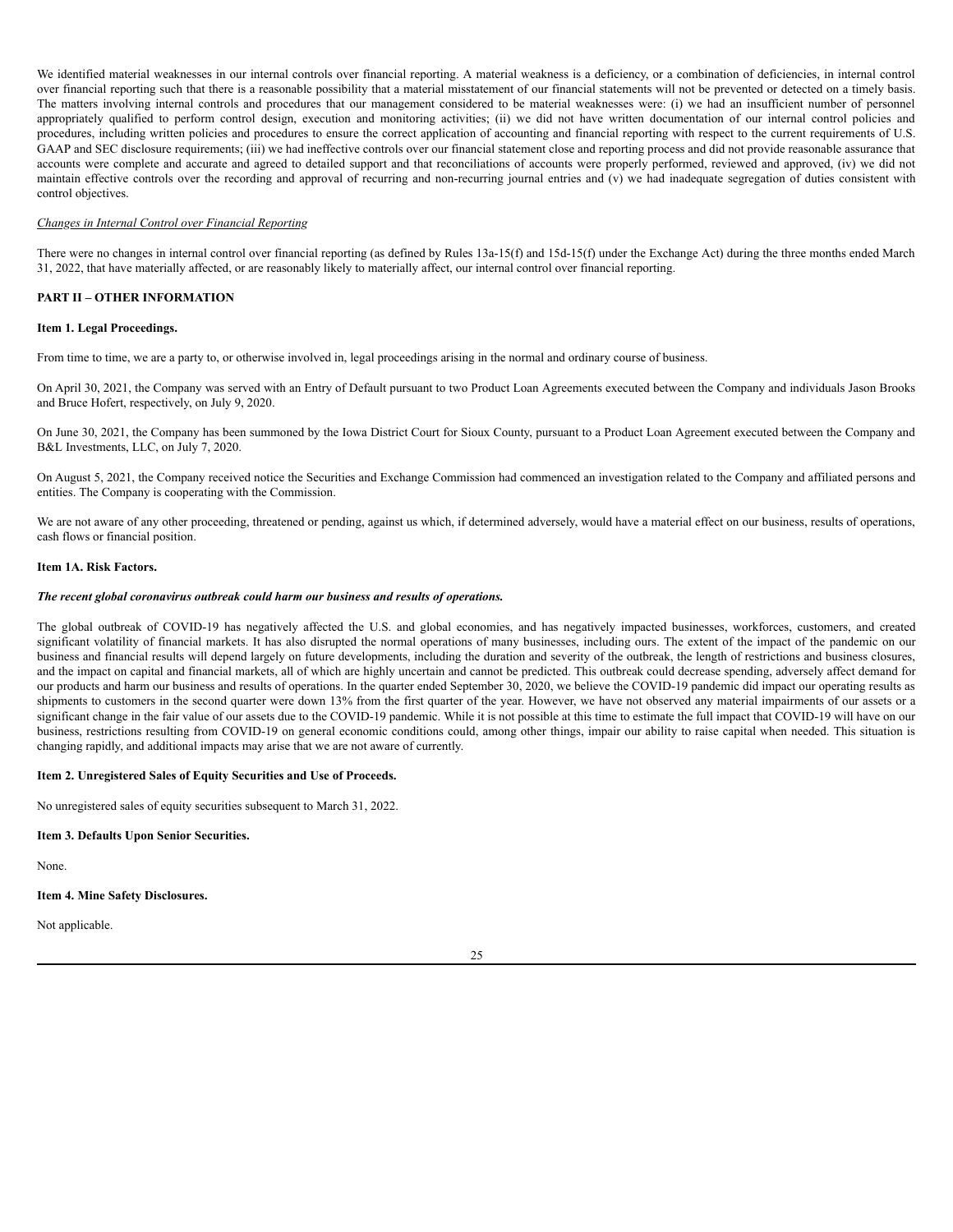## <span id="page-25-0"></span>**Item 5. Exhibits.**

The following exhibits are incorporated into this Form 10-Q Quarterly Report:

| <b>Exhibit</b><br><b>Number</b>  | <b>Description</b>                                                                                                                                                                                                                                                          |
|----------------------------------|-----------------------------------------------------------------------------------------------------------------------------------------------------------------------------------------------------------------------------------------------------------------------------|
| 3.4                              | Certificate of Designation of Series A Preferred Stock (incorporated by reference to Exhibit 3.4 to the Registrant's Current Report on Form 8-K filed<br>with the Commission on April 14, 2020)                                                                             |
| 10.13                            | Equity Purchase Agreement, dated as of April 9, 2020, by and between Quanta, Inc. and Oscaleta Partners LLC (incorporated by reference to Exhibit<br>10.13 to the Registrant's Registration Statement on Form S-1 filed with the Commission on April 10, 2020)              |
| 10.14                            | Registration Rights Agreement, dated as of April 9, 2020, by and between Quanta, Inc. and Oscaleta Partners LLC (incorporated by reference to<br>Exhibit 10.14 to the Registrant's Registration Statement on Form S-1 filed with the Commission on April 10, 2020)          |
| 10.15                            | Promissory Note, dated as of April 9, 2020, issued by Quanta, Inc. in favor of Oscaleta Partners LLC (incorporated by reference to Exhibit 10.15 to the<br>Registrant's Registration Statement on Form S-1 filed with the Commission on April 10, 2020)                     |
| 10.16                            | Brokerage Agreement, dated as of March 26, 2020, by and between Quanta, Inc. and Hanson Faso Sales & Marketing, Inc. (incorporated by reference<br>to Exhibit 10.16 to the Registrant's Current Report on Form 8-K filed with the Commission on April 10, 2020)             |
| 10.17                            | Form of Securities Purchase Agreement, dated as of April 27, 2020, by and between Quanta, Inc. and the Purchasers Signatory Thereto (incorporated<br>by reference to Exhibit 10.17 to the Registrant's Current Report on Form 8-K filed with the Commission on May 1, 2020) |
| 10.18                            | Form of Note dated as of April 27, 2020, issued by Quanta, Inc. in favor of the Holders Thereof (incorporated by reference to Exhibit 10.18 to the<br>Registrant's Current Report on Form 8-K filed with the Commission on May 1, 2020)                                     |
| $31.1*$                          | Rule 13a-14(a) Certification of the Chief Executive and Financial Officer                                                                                                                                                                                                   |
| $32.1*$                          | Section 1350 Certification of Chief Executive and Financial Officer                                                                                                                                                                                                         |
| 101.INS                          | Inline XBRL Instance Document                                                                                                                                                                                                                                               |
| 101.SCH                          | Inline XBRL Taxonomy Extension Schema Document                                                                                                                                                                                                                              |
| 101.CAL                          | Inline XBRL Taxonomy Extension Calculation Linkbase Document                                                                                                                                                                                                                |
| 101.DEF                          | Inline XBRL Taxonomy Extension Definition Linkbase Document                                                                                                                                                                                                                 |
| 101.LAB                          | Inline XBRL Taxonomy Extension Label Linkbase Document                                                                                                                                                                                                                      |
| 101.PRE                          | Inline XBRL Taxonomy Extension Presentation Linkbase Document                                                                                                                                                                                                               |
| 104                              | Cover Page Interactive Data File (embedded within the Inline XBRL document)                                                                                                                                                                                                 |
| * Filed along with this document |                                                                                                                                                                                                                                                                             |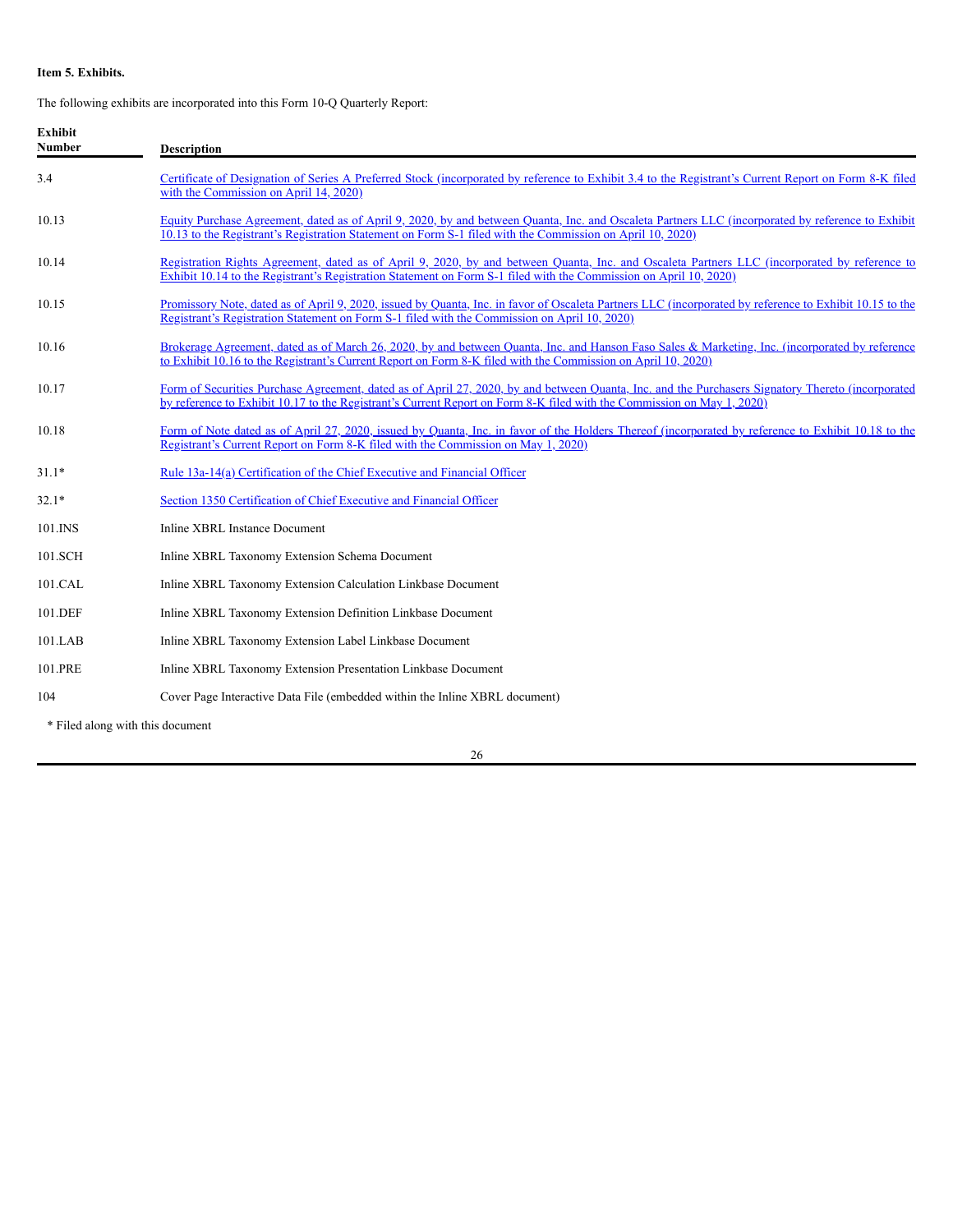## **SIGNATURES**

<span id="page-26-0"></span>Pursuant to the requirements of Section 13 or 15(d) of the Securities Exchange Act of 1934, the Registrant has duly caused this report to be signed on its behalf by the undersigned, thereunto duly authorized.

Dated: May 23, 2022 By: */s/ Arthur Mikaelian*

QUANTA, INC

Arthur Mikaelian President, Chairman, Director and Chief Executive Officer (Principal Executive Officer and Interim Principal Financial Officer)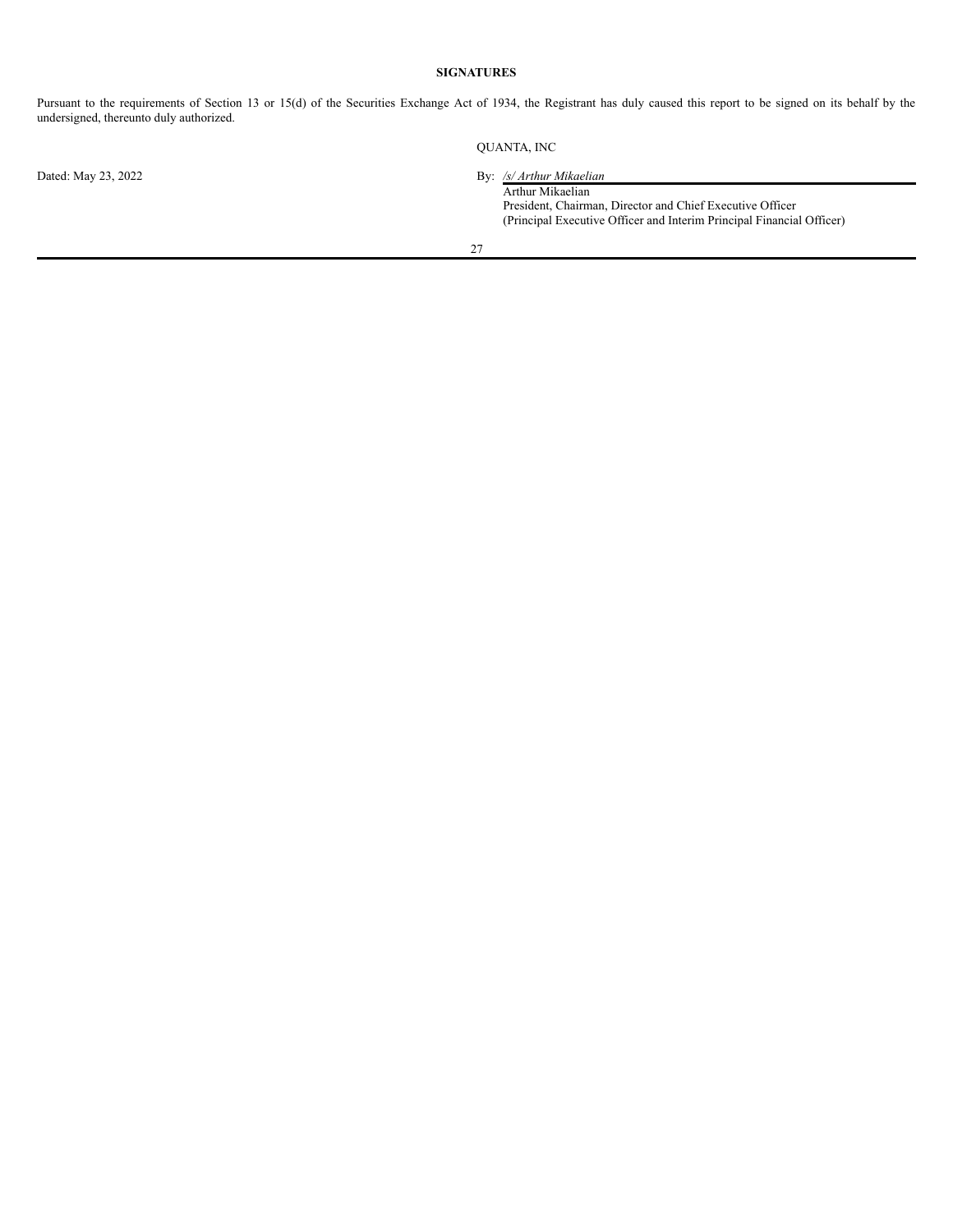#### **Rule 13a-14(a) Certification of the Interim Principal Financial Officer**

I, Arthur Mikaelian, certify that:

- 1. I have reviewed this report on Form 10-Q of Quanta, Inc.;
- 2. Based on my knowledge, this report does not contain any untrue statement of a material fact or omit to state a material fact necessary to make the statements made, in light of the circumstances under which such statements were made, not misleading with respect to the period covered by this report;
- 3. Based on my knowledge, the financial statements, and other financial information included in this report, fairly present in all material respects the financial condition, results of operations and cash flows of the registrant as of, and for, the periods presented in this report;
- 4. I am responsible for establishing and maintaining disclosure controls and procedures (as defined in Exchange Act Rules 13a-15(e) and 15d-15(e)) and internal control over financial reporting (as defined in Exchange Act Rules 13a-15(f) and 15d-15(f)) for the registrant and have:

a) Designed such disclosure controls and procedures, or caused such disclosure controls and procedures to be designed under my supervision, to ensure that material information relating to the registrant, including its consolidated subsidiaries, is made known to me by others within those entities, particularly during the period in which this report is being prepared;

b) Designed such internal control over financial reporting, or caused such internal control over financial reporting to be designed under our supervision, to provide reasonable assurance regarding the reliability of financial reporting and the preparation of financial statements for external purposes in accordance with generally accepted accounting principles;

c) Evaluated the effectiveness of the registrant's disclosure controls and procedures and presented in this report my conclusions about the effectiveness of the disclosure controls and procedures as of the end of the period covered by this report based on such evaluation; and

d) Disclosed in this report any change in the registrant's internal control over financial reporting that occurred during the registrant's most recent fiscal quarter that has materially affected, or is reasonably likely to materially affect, the registrant's internal control over financial reporting; and

5. I have disclosed, based on our most recent evaluation of internal control over financial reporting, to the registrant's auditors and the audit committee of the registrant's board of directors (or persons performing the equivalent functions):

a) All significant deficiencies and material weaknesses in the design or operation of internal controls over financial reporting which are reasonably likely to adversely affect the registrant's ability to record, process, summarize and report financial information; and

b) Any fraud, whether or not material, that involves management or other employees who have a significant role in the registrant's internal control over financial reporting.

Date: May 23, 2022 By: */s/ Arthur Mikaelian*

Arthur Mikaelian President, Chairman, Director and Chief Executive Officer (Principal Executive Officer and Interim Principal Financial Officer)